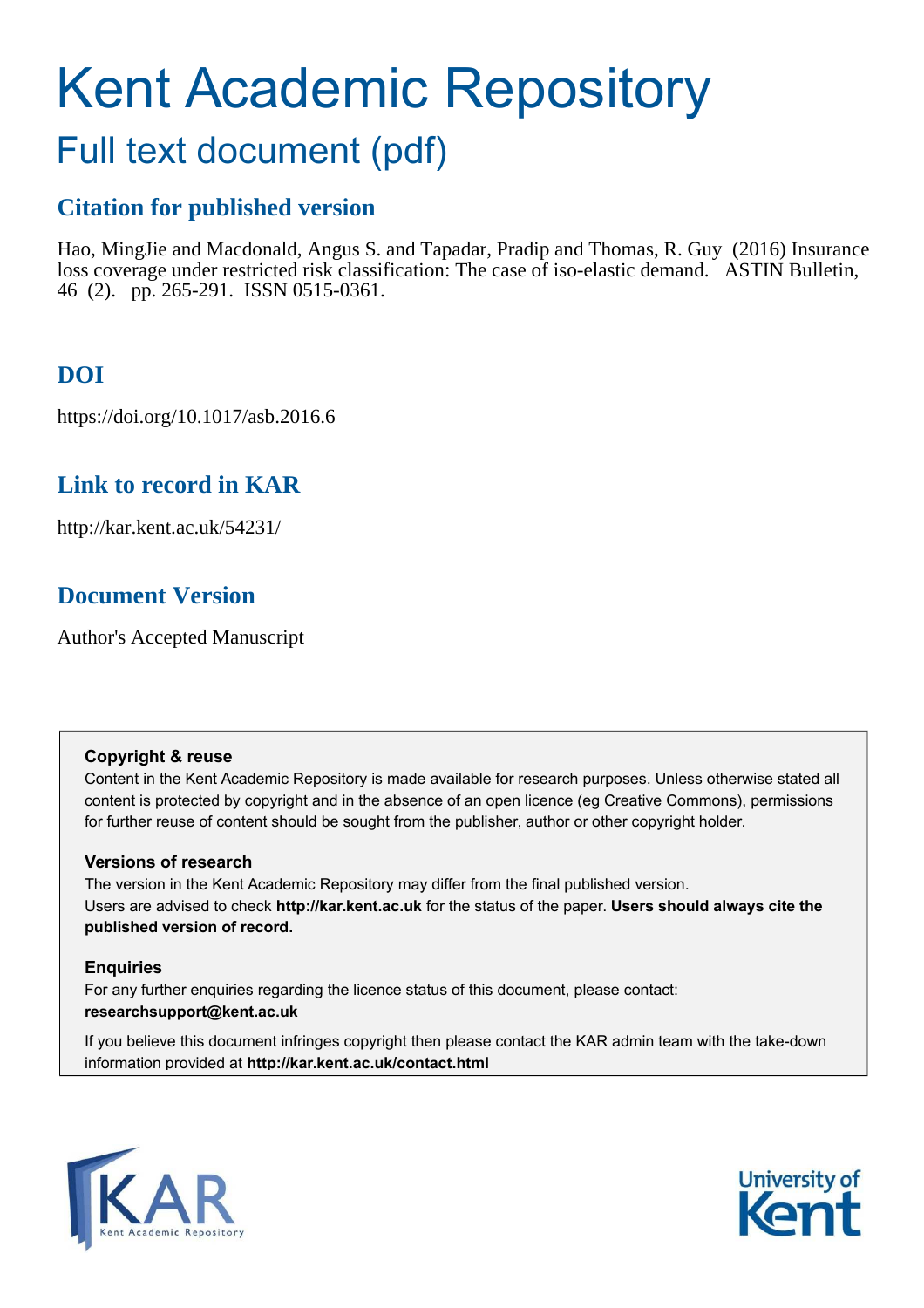#### INSURANCE LOSS COVERAGE UNDER RESTRICTED RISK CLASSIFICATION: THE CASE OF ISO-ELASTIC DEMAND

#### By MingJie Hao†, Angus S. Macdonald‡, Pradip Tapadar†and R. Guy Thomas†

#### **ABSTRACT**

This paper investigates equilibrium in an insurance market where risk classification is restricted. Insurance demand is characterised by an iso-elastic function with a single elasticity parameter. We characterise the equilibrium by three quantities: equilibrium premium; level of adverse selection (in the economist's sense); and 'loss coverage', defined as the expected population losses compensated by insurance. We consider both equal elasticities for high and low riskgroups, and then different elasticities. In the equal elasticities case, adverse selection is always higher under pooling than under risk-differentiated premiums, while loss coverage first increases and then decreases with demand elasticity. We argue that loss coverage represents the efficacy of insurance for the whole population; and therefore that if demand elasticity is sufficiently low, adverse selection is not always a bad thing.

#### **KEYWORDS**

Adverse selection, loss coverage, risk classification, equilibrium premium, iso-elastic demand.

#### contact address

†School of Mathematics, Statistics and Actuarial Science, University of Kent, Canterbury, CT2 7NF, UK.

‡Department of Actuarial Mathematics and Statistics, and the Maxwell Institute for Mathematical Sciences, Heriot-Watt University, Edinburgh EH14 4AS, UK. Corresponding author: Pradip Tapadar, P.Tapadar@kent.ac.uk.

#### 1. INTRODUCTION

#### 1.1 Adverse Selection and Loss Coverage

Insurance purchased voluntarily is usually underwritten, and premiums are charged depending on individual risk. We call this 'risk-differentiated pricing'. In certain cases, however, insurers may be compelled to charge the same premiums regardless of some factor known to be relevant to the risk. For example, in the European Union since 2012 insurers have been barred from using gender in underwriting. Arguments over the use of genetic information in underwriting began in the mid-1990s and are still going on; many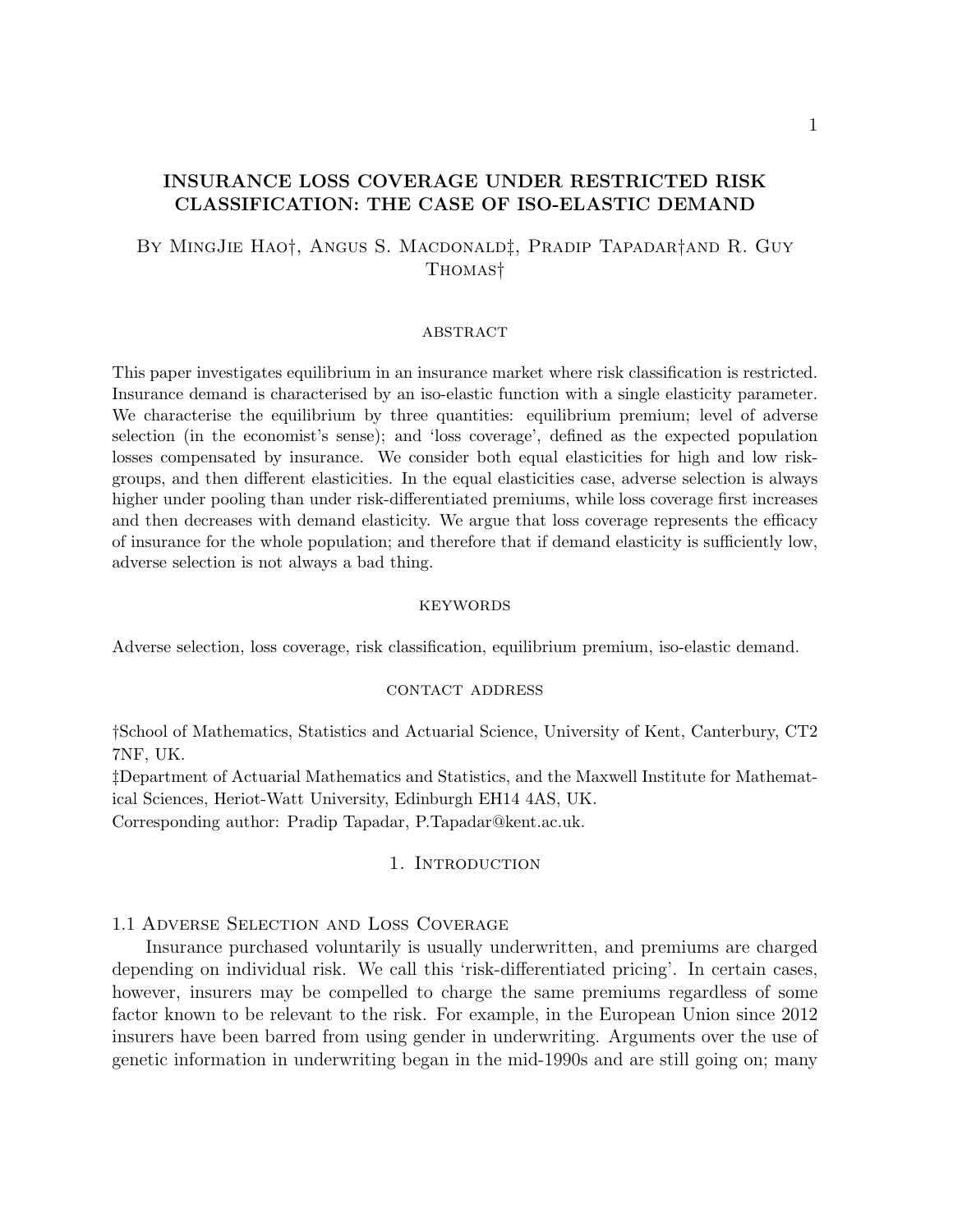countries have placed limits on insurers' use of genetic test results. The possibility is not merely theoretical.

This paper studies some of the implications of insurers not being allowed to use risk-differentiated pricing. Our starting point is a population partitioned into subgroups by reference to the level of risk of some undesired event, and an insurance company or market ('the insurer') selling simple, standardised insurance contracts, covering the undesired event, to the members of that population.

The actuary's natural response to risk-differentiated pricing being banned is that adverse selection will result. That is, whatever pooled premium is charged, lying somewhere between the 'correct' premiums for the lowest-risk and highest-risk subgroups:

- the premium will appear high to the lowest-risk subgroups, so fewer in those subgroups will buy insurance; and
- the premium will appear low to the highest-risk subgroups, so more in those subgroups will buy insurance.

The resulting losses will force premiums higher, possibly resulting in an 'adverse selection spiral' until equilibrium is reached at a level of premium that is attractive only to the highest-risk subgroups. Actuaries' natural concern is that losses will accrue, though it is entirely possible that an equilibrium will be approached from the other side, if excessively cautious pooled premiums are charged at first.

In this paper, we assume that an equilibrium has been reached and that the insurer is charging 'pooled' premiums, to both high and low risks, that break even. We do not consider how equilibrium was reached, or whether profits or losses were made along the way. We model the insurance market as a timeless equilibrium, 'equilibrium' in the sense that it focuses on the steady state where all insurers' profits and losses are competed away; and 'timeless' in the sense that it glosses over any sequence of profits and losses which occur as insurers adjust the pooled premium towards the equilibrium level. Whilst risk classification is restricted, the level of pooled premiums is not. Because insurers are assumed to adjust the pooled premium to whatever level is necessary to ensure equilibrium, and competition between insurers in risk classification is not permitted, adverse selection does not imply insurer losses.

An equilibrium under adverse selection is often regarded as bad, for several reasons. Fewer low-risk individuals have insurance coverage, while those that remain are subsidising a larger number of high-risk individuals. Also, there is usually assumed to be a reduction in 'gains from trade' since fewer insurance contracts are written.

On the other hand, more high-risk individuals being insured is arguably a social good, since coverage has shifted to where it is most needed. Thomas (2008, 2009) introduced the idea of 'loss coverage', namely the expected claims under a given premium rating scheme at equilibrium. It may be thought desirable, from a social policy point of view, for loss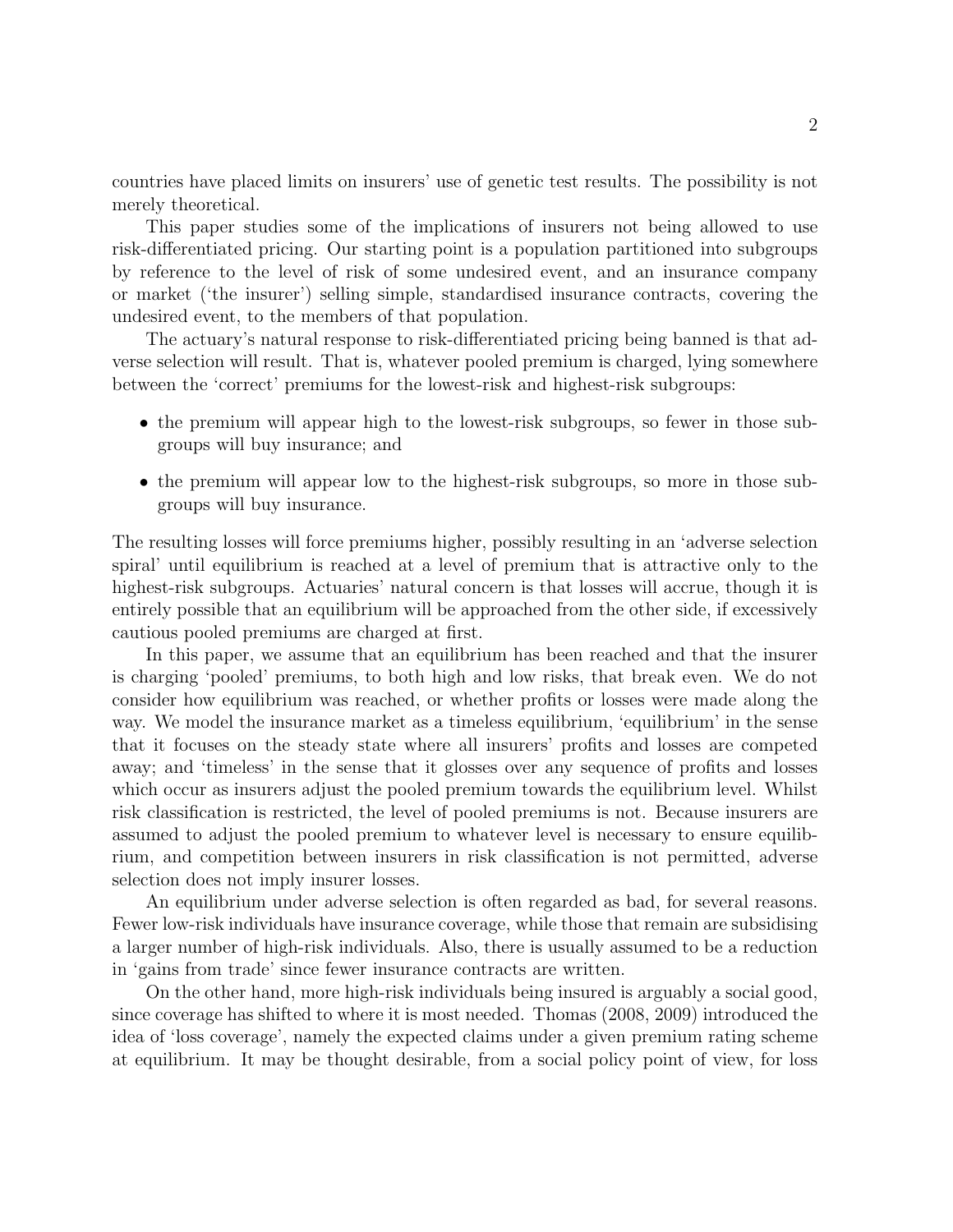coverage to be as high as possible (depending on the nature of the undesired event). Maximum possible loss coverage would be achieved only if everyone bought insurance, which we assume is not the case. Then adverse selection, by increasing the proportion of high-risk individuals buying insurance, may cause the loss coverage to rise. Since at equilibrium the insurer makes neither profits nor losses, adverse selection could be a social good, despite its name.

This paper follows Thomas (2008, 2009) which illustrated the concept of loss coverage with simulations based on an exponential-power demand function suggested by De Jong & Ferris (2006). This demand function is very flexible, but also rather intractable. Thus, Thomas (2008, 2009) did not give a full mathematical account of loss coverage. Here, we present a comprehensive mathematical analysis of equilibrium premia, adverse selection and loss coverage, based on a more tractable iso-elastic demand function. In doing so, we also give precise definitions of adverse selection and loss coverage, thus highlighting the contrast between the two concepts.

#### 1.2 Literature Review

This paper also follows others which investigate insurance market equilibrium when risk classification is restricted. In the economics literature, recent surveys of such work include Hoy (2006) and Dionne & Rothschild (2014). The work summarised and advanced in these papers typically takes a utility-based approach: individuals make insurance choices to maximise their utility according to some utility function, and the outcomes of different risk classification schemes are evaluated by a social welfare function which is a (possibly weighted) sum of expected utilities over the entire population. For example Hoy (2006) assigns equal weight to the expected utilities of all individuals. In the actuarial literature, Macdonald & Tapadar (2010) also take a utility-based approach, while De Jong & Ferris (2006) instead model insurance demand directly as an elasticity-driven function of the pooled price, without explicitly considering utilities. The present paper follows this last approach.

This paper can also be contrasted with another strand of empirical literature on adverse selection, which focuses on variations in purchasing choices and risk level within the group of insurance buyers, rather than between buyers and non-buyers. See for example Chiappori & Salanie (2000) for auto insurance; Cardon & Hendel (2001) for health insurance; Finklestein & Poterba (2004) for annuities; Finkelstein & McGarry (2006) for long-term care insurance; and Cohen & Siegelman (2010) for a general survey. We adopt a similar metric for adverse selection as in this literature, based on a positive covariance of coverage and losses.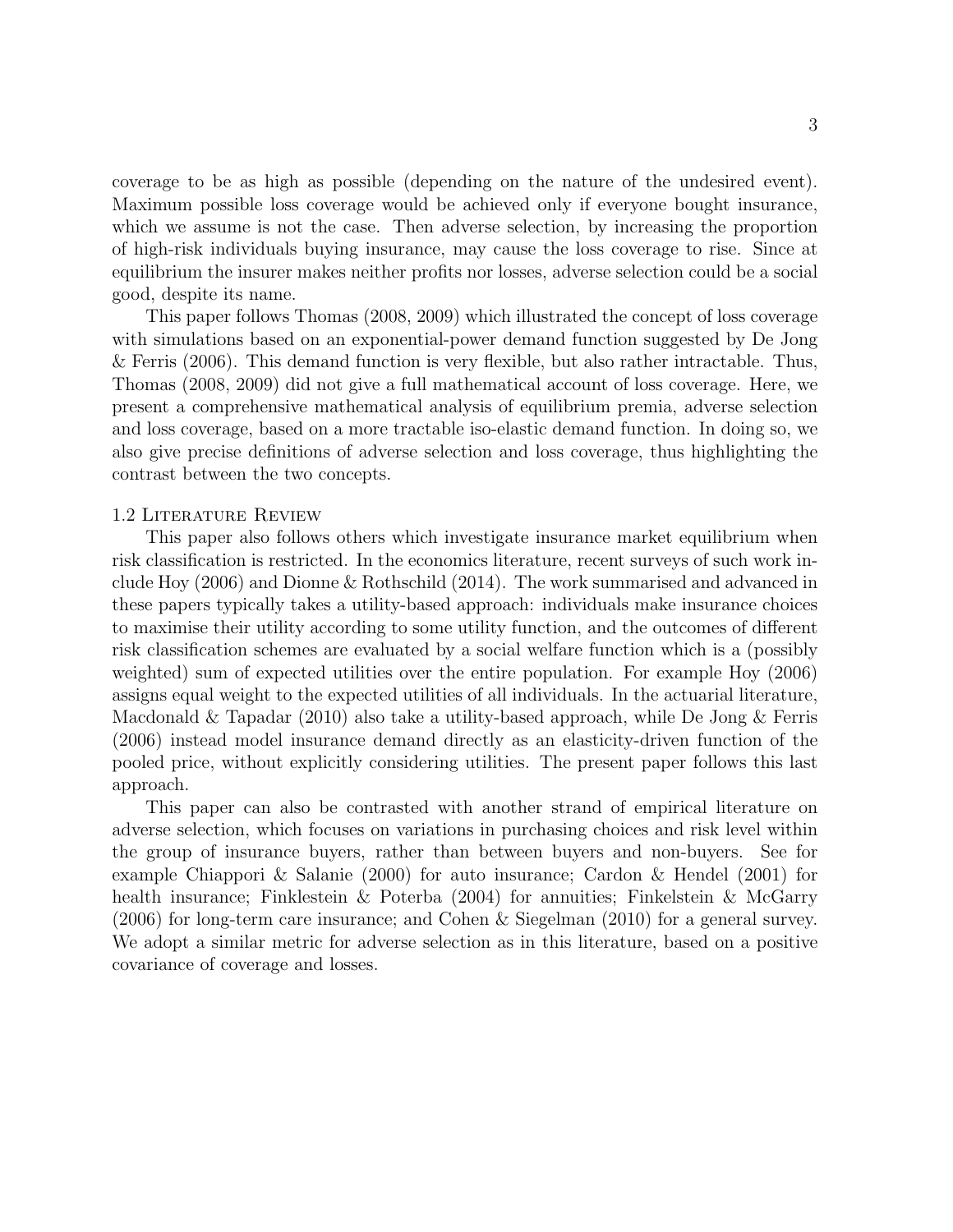#### 2. Motivating Examples

We now give three heuristic examples of insurance market equilibria to illustrate the concept of loss coverage and the possibility that loss coverage may be increased by some adverse selection.

Suppose that in a population of 1,000 risks, 16 losses are expected every year. There are two risk-groups. Each individual in the high risk-group of 200 individuals has a probability of loss four times higher than that of an individual in the low risk-group. This is summarised in Table 1.

We further assume that probability of loss is not altered by the purchase of insurance, i.e. there is no moral hazard. An individual's risk-group is fully observable to insurers and all insurers are required to use the same risk classification regime. The equilibrium price of insurance is determined as the price at which insurers make zero profit.

Under our first risk classification regime, insurers operate full risk classification, charging actuarially fair premiums to members of each risk-group. We assume that the proportion of each risk-group which buys insurance under these conditions, i.e. the 'fair-premium proportional demand', is 50%. Table 1 shows the outcome, which can be summarised as follows:

- (a) There is no adverse selection, as premiums are actuarially fair and the demand is at the fair-premium proportional demand.
- (b) Half the losses in the population are compensated by insurance. We heuristically characterise this as a 'loss coverage' of 0.5.

|                                      |      | Low risk-group High risk-group Aggregate |       |
|--------------------------------------|------|------------------------------------------|-------|
| Risk                                 | 0.01 | 0.04                                     | 0.016 |
| Total population                     | 800  | <b>200</b>                               | 1000  |
| Expected population losses           |      | 8                                        | 16    |
| Break-even premiums (differentiated) | 0.01 | 0.04                                     | 0.016 |
| Numbers insured                      | 400  | 100                                      | 500   |
| Insured losses                       | 4    | 4                                        | 8     |
| Loss coverage                        |      |                                          | 0.5   |

Table 1: Full risk classification with no adverse selection.

Now suppose that a new risk classification regime is introduced, where insurers have to charge a single 'pooled' price to members of both the low and high risk-groups. One possible outcome is shown in Table 2, which can be summarised as follows: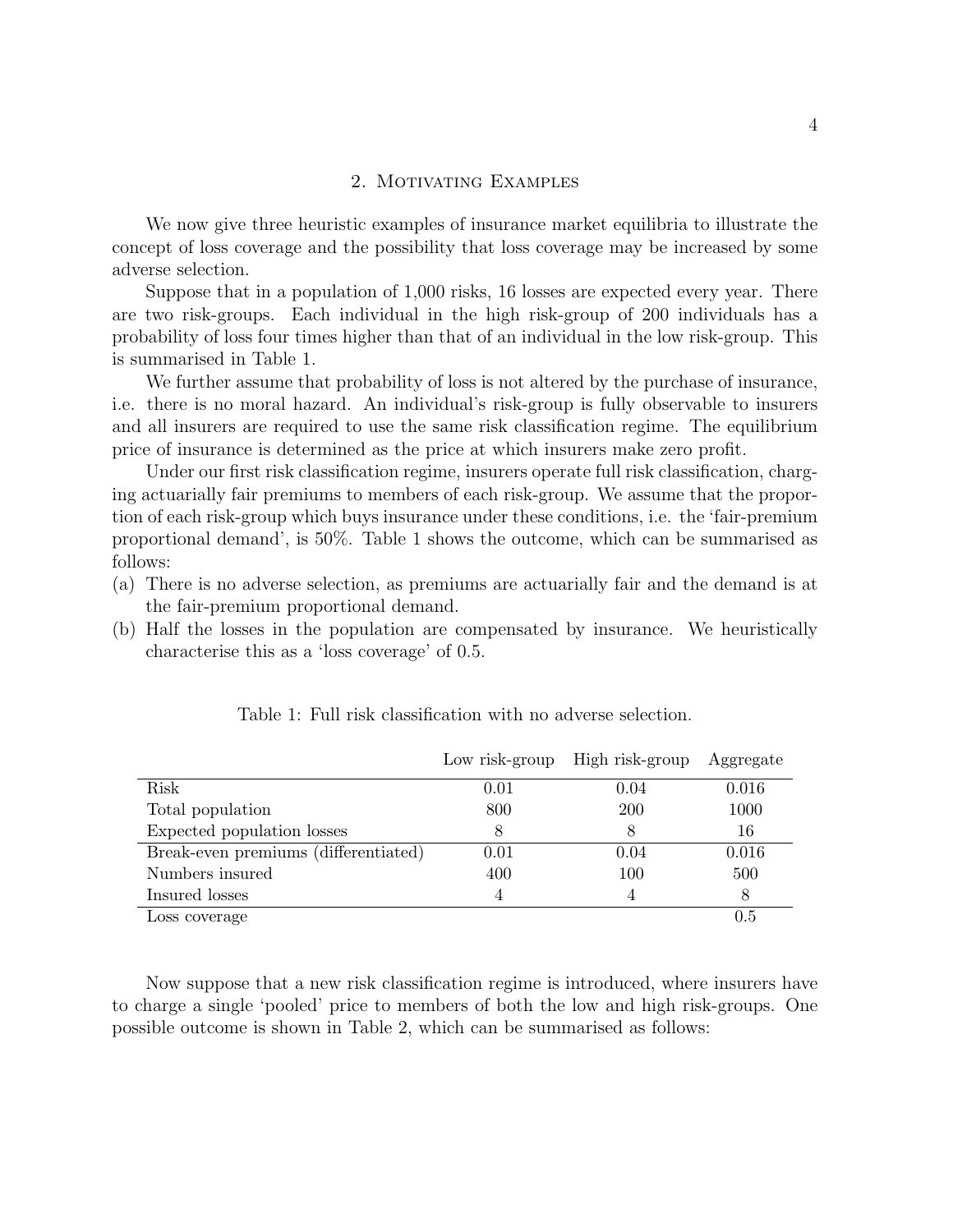- (a) The pooled premium of 0.02 at which insurers make zero profits is calculated as the demand-weighted average of the risk premiums:  $(300 \times 0.01 + 150 \times 0.04)/450 =$ 0.02).
- (b) The pooled premium is expensive for low risks, so fewer of them buy insurance (300, compared with 400 before). The pooled premium is cheap for high risks, so more of them buy insurance (150, compared with 100 before). Because there are 4 times as many low risks as high risks in the population, the total number of policies sold falls (450, compared with 500 before).
- (c) There is moderate adverse selection, as the break-even pooled premium exceeds population-weighted average risk and the aggregate demand has fallen.
- (d) The resulting loss coverage is 0.5625. The shift in coverage towards high risks more than outweighs the fall in number of policies sold: 9 of the 16 losses (56%) in the population as a whole are now compensated by insurance (compared with 8 of 16 before).

|                              |      | Low risk-group High risk-group | Aggregate |
|------------------------------|------|--------------------------------|-----------|
| Risk                         | 0.01 | 0.04                           | 0.016     |
| Total population             | 800  | <b>200</b>                     | 1000      |
| Expected population losses   | 8    |                                | 16        |
| Break-even premiums (pooled) | 0.02 | 0.02                           | 0.02      |
| Numbers insured              | 300  | 150                            | 450       |
| Insured losses               | 3    |                                | 9         |
| Loss coverage                |      |                                | 0.5625    |

Table 2: No risk classification leading to moderate adverse selection but higher loss coverage.

Table 2 exhibited moderate adverse selection. Another possible outcome under the restricted risk classification scheme, this time with more severe adverse selection, is shown in Table 3, which can be summarised as follows:

- (a) The pooled premium of 0.02154 at which insurers make zero profits is calculated as the demand-weighted average of the risk premiums:  $(200 \times 0.01 + 125 \times 0.04)/325 =$ 0.02154.
- (b) There is severe adverse selection, with further increase in pooled premium and significant fall in demand.
- (c) The loss coverage is 0.4375. The shift in coverage towards high risks is insufficient to outweigh the fall in number of policies sold: 7 of the 16 losses (43.75%) in the population as a whole are now compensated by insurance (compared with 8 of 16 in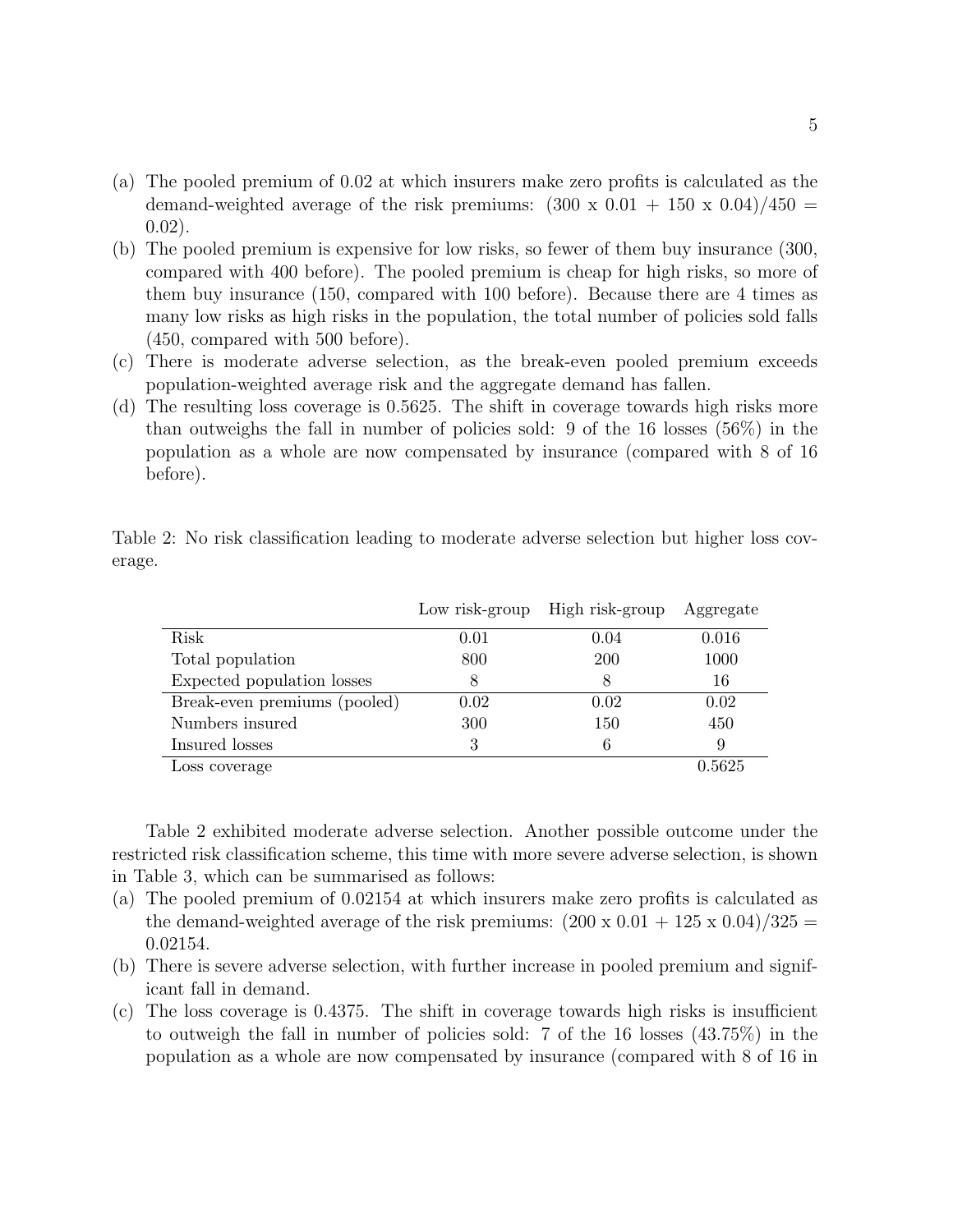Table 1, and 9 out of 16 in Table 3).

|                              |         | Low risk-group High risk-group | Aggregate |
|------------------------------|---------|--------------------------------|-----------|
| Risk                         | 0.01    | 0.04                           | 0.016     |
| Total population             | 800     | <b>200</b>                     | 1000      |
| Expected population losses   |         |                                | 16        |
| Break-even premiums (pooled) | 0.02154 | 0.02154                        | 0.02154   |
| Numbers insured              | 200     | 125                            | 325       |
| Insured losses               | 2       | 5                              |           |
| Loss coverage                |         |                                | 0.4375    |

Table 3: No risk classification leading to severe adverse selection and lower loss coverage.

Taking the three tables together, we can summarise by saying that compared with an initial position of no adverse selection (Table 1), moderate adverse selection leads to a higher fraction of the population's losses compensated by insurance (higher loss coverage) in Table 2; but too much adverse selection leads to a lower fraction of the population's losses compensated by insurance (lower loss coverage) in Table 3. This argument is quite general: it does not depend on any unusual choice of numbers for the examples.

#### 3. The Model

Based on the motivation in the previous section, we now develop a model to analyse the impact of restricted risk classification on equilibrium premium, adverse selection and loss coverage. We first outline the model assumptions and define the underlying concepts.

#### 3.1 Population Parameters

We assume that a population of risks can be divided into a low risk-group and a high risk-group, based on information which is fully observable by insurers. Let  $\mu_1$  and  $\mu_2$ be the underlying probabilities of loss, of an individual in the low-risk group and high risk-group respectively  $(\mu_1 < \mu_2)$ . Let  $p_1$  be the proportion of the population in the low risk-group and  $p_2 = 1 - p_1$  be the proportion of the population in the high risk-group. For simplicity, we assume that all losses are of unit size. All quantities defined below are for a single risk sampled at random from the population (unless the context requires otherwise).

Define L to be the loss in respect of a person chosen at random from the population. L is a random variable, the randomness arising from the existence of different risk-groups, and the fact that a loss may or may not eventuate. The expected loss is given by: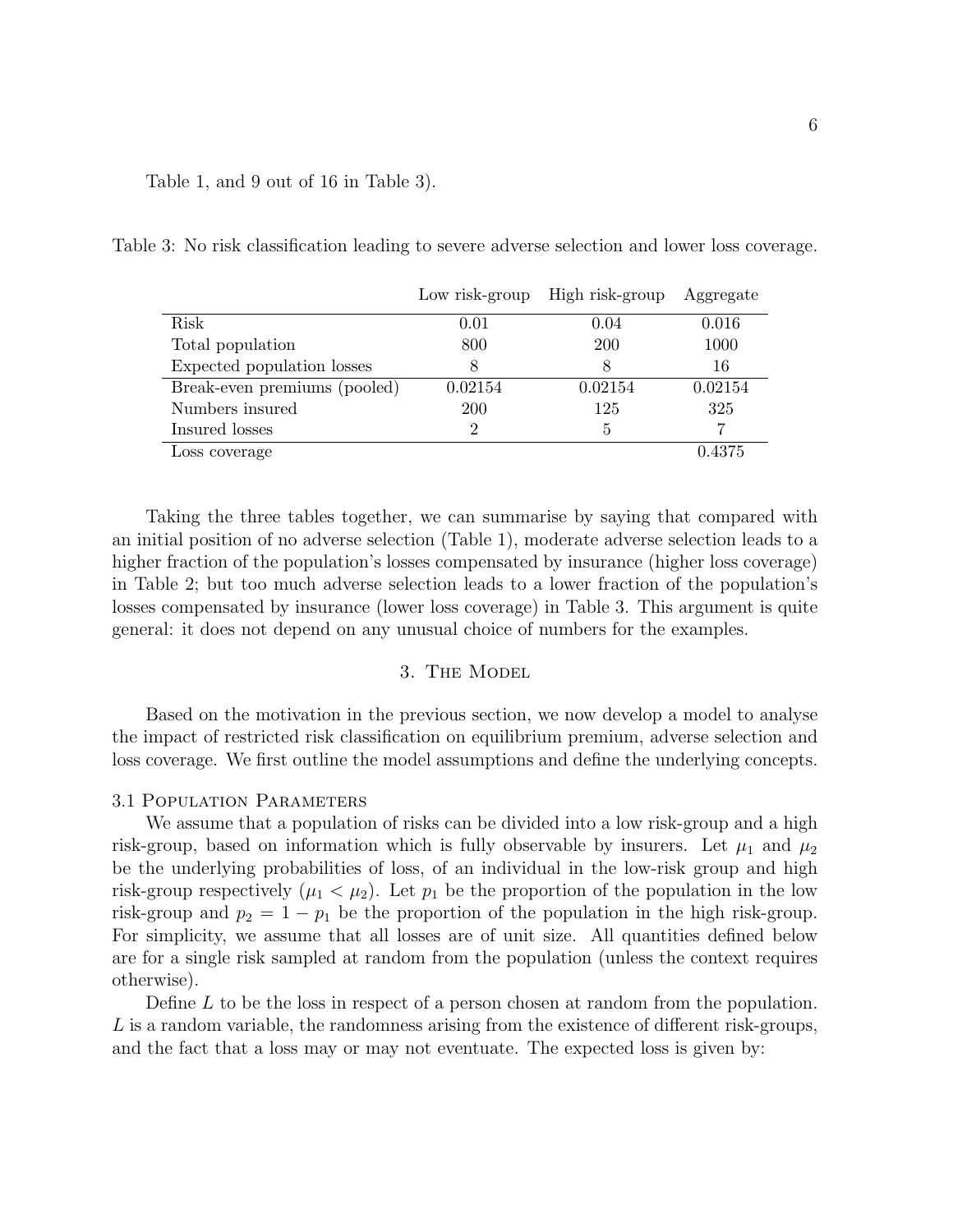$$
E[L] = \mu_1 p_1 + \mu_2 p_2. \tag{1}
$$

 $E[L]$  corresponds to a unit version of the third row of the tables in Section 2.

Information on risk being freely available, insurers can distinguish between the two risk-groups accurately and charge premiums  $\pi_1$  and  $\pi_2$  for risks in risk-groups 1 and 2 respectively. Moreover, individuals themselves know to which risk-group they belong, and in that light they will adjust their demand for insurance according to its price. Define the demand function  $d(\mu, \pi)$  to be the probability that an individual, whose probability of loss is  $\mu$ , will buy one unit of insurance if they are offered it for premium  $\pi$ .

Given an individual picked at random from the population, define the insurance coverage Q as follows:  $Q = 1$  if the individual buys insurance, and  $Q = 0$  otherwise. Q is a random variable, because the demand function governs only the probability that an individual will buy insurance. The expected insurance coverage is given by:

$$
E[Q] = d(\mu_1, \pi_1)p_1 + d(\mu_2, \pi_2)p_2.
$$
\n(2)

 $E[Q]$  corresponds to a unit version of the fifth row of the tables in Section 2.

Note that we do not assume that individuals within each risk-group are homogeneous, except for their common probability of loss. They may have different characteristics and preferences, which are unobserved, so their insurance purchasing decisions appear to be random. We represent this apparent randomness with this simplest possible probabilistic model, a Bernoulli random variable.

Suppose the insurer charges premium  $\pi_1$  to individuals in the low risk-group and  $\pi_2$  to individuals in the high risk-group. Given an individual picked at random from the population, the premium they pay is a random variable, denoted  $\Pi$ , the randomness arising from membership of one or other risk group, and the decision to buy insurance, or not. The expected premium is given by:

$$
E[\Pi] = d(\mu_1, \pi_1) p_1 \pi_1 + d(\mu_2, \pi_2) p_2 \pi_2.
$$
\n(3)

 $E[\Pi]$  corresponds to the final column of the fourth row in the tables in Section 2. Since individuals who do not buy insurance pay premium zero, we can also write  $E[\Pi] = E[Q\Pi]$ .

The insurance claim actually made by an individual chosen at random is  $QL$ . The expected insurance claim — equivalent to the 'loss coverage' heuristically defined in Section  $2 -$  is given by:

Loss coverage: 
$$
E[QL] = d(\mu_1, \pi_1)p_1\mu_1 + d(\mu_2, \pi_2)p_2\mu_2,
$$
 (4)

where we assume no moral hazard, i.e. purchase of insurance has no bearing on the risk. Loss coverage can also be thought of as *risk-weighted* insurance demand. Note that we do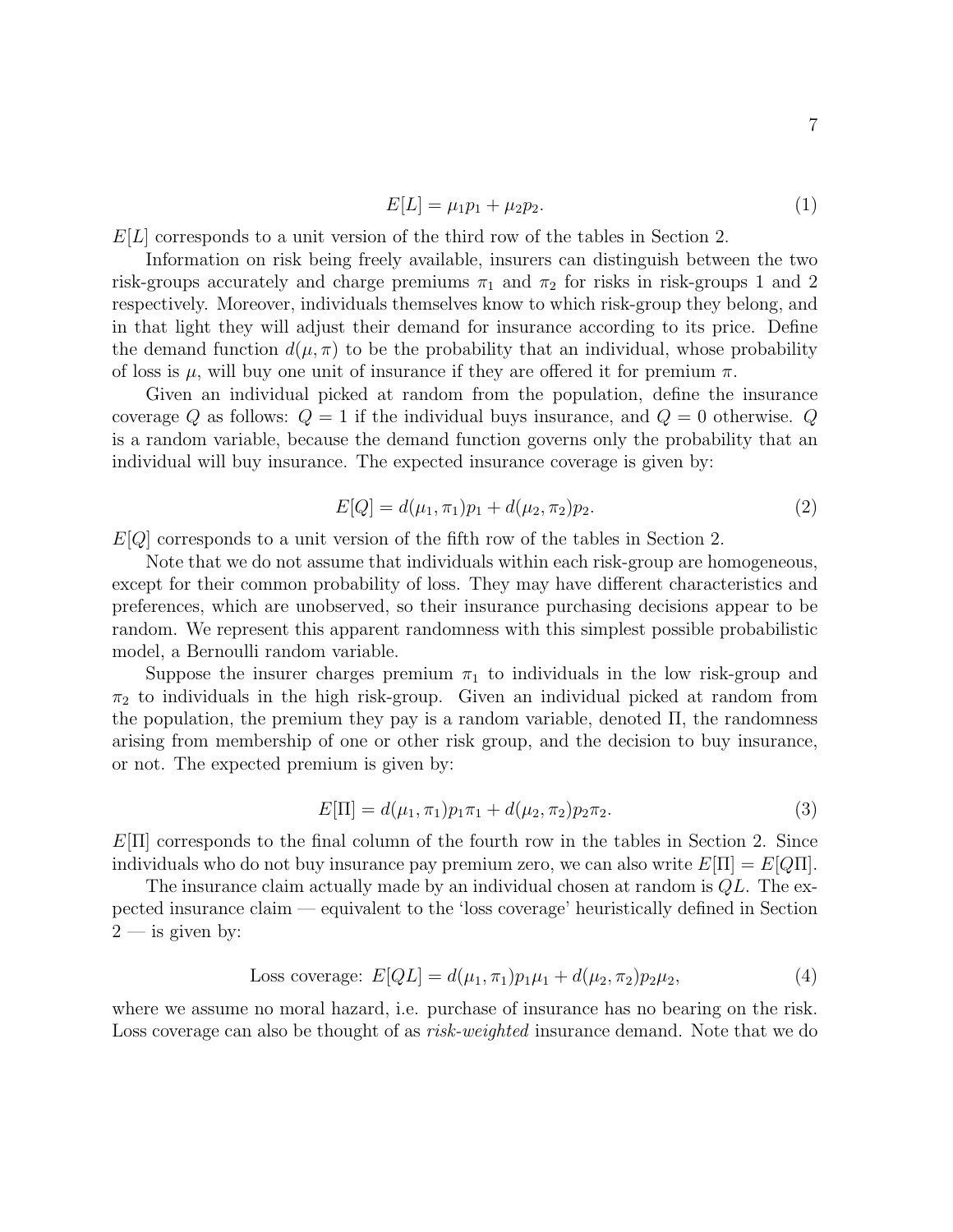not normalize loss coverage, i.e. define it to be  $E[QL]/L$ , because L is a random variable and not a deterministic amount of loss.

A formal probabilistic framework for the above set-up is provided in Appendix A.

#### 3.2 Demand for insurance

In the previous section, we have introduced the concept of proportional demand for insurance,  $d(\mu_i, \pi_i)$ , when a premium  $\pi_i$  is charged for risk-group with true risk  $\mu_i$  (in fact,  $d(\mu_i, \pi_i)$  was defined to be a probability). In this section, we specify a functional form for  $d(\mu_i, \pi_i)$  and its relevant properties.

This form of demand function differs from others found in the literature, in that we assume that everyone either does or does not buy insurance which fully covers their potential loss. Other approaches would be that individuals decide what level of cover to buy (possibly zero) or what deductible to choose. This would be a useful area for future research.

De Jong & Ferris (2006) suggested axioms for an insurance demand function, adapted below using our notation:

- (a)  $d(\mu_i, \pi_i)$  is a decreasing function of premium  $\pi_i$  for all risk-groups *i*;
- (b)  $d(\mu_1, \pi) < d(\mu_2, \pi)$ , i.e. at a given premium  $\pi$ , the proportional demand is greater for the higher risk-group;
- (c)  $d(\mu_i, \pi_i)$  is a decreasing function of the premium loading  $\pi_i/\mu_i$ ; and
- (d) for our model, where all losses are of unit size, we need to add  $d(\mu_i, \pi_i) \leq 1$ , i.e. the highest possible demand is when all members of the risk-group buy insurance.

The case of actuarially fair premiums,  $\pi_i = \mu_i$ , is of special interest. We define  $\tau_i = d(\mu_i, \mu_i)$  to be the "fair-premium demand" for insurance for risk-group i, which can be regarded as the proportion of risk-group  $i$  who buy insurance at an actuarially fair premium

De Jong & Ferris (2006) suggested a "flexible but practical" exponential-power demand function, and this approach was also followed by Thomas (2008, 2009). However the exponential-power function, whilst very flexible, is also rather intractable. In the present paper, we use a more tractable function which satisfies the axioms above and for which the price elasticity of demand in risk-group *i* is a positive constant  $\lambda_i$ , i.e.:

$$
-\frac{\pi_i}{d(\mu_i, \pi_i)} \frac{\partial d(\mu_i, \pi_i)}{\partial \pi_i} = \lambda_i.
$$
\n(5)

Solving Equation 5 leads to the following functional form for demand:

$$
d(\mu_i, \pi_i) = \tau_i \left(\frac{\pi_i}{\mu_i}\right)^{-\lambda_i}.
$$
\n(6)

This equation specifies demand as a function of the "premium loading"  $(\pi_i/\mu_i)$ . When the premium loading is high (insurance is expensive), demand is low, and vice versa. The  $\lambda_i$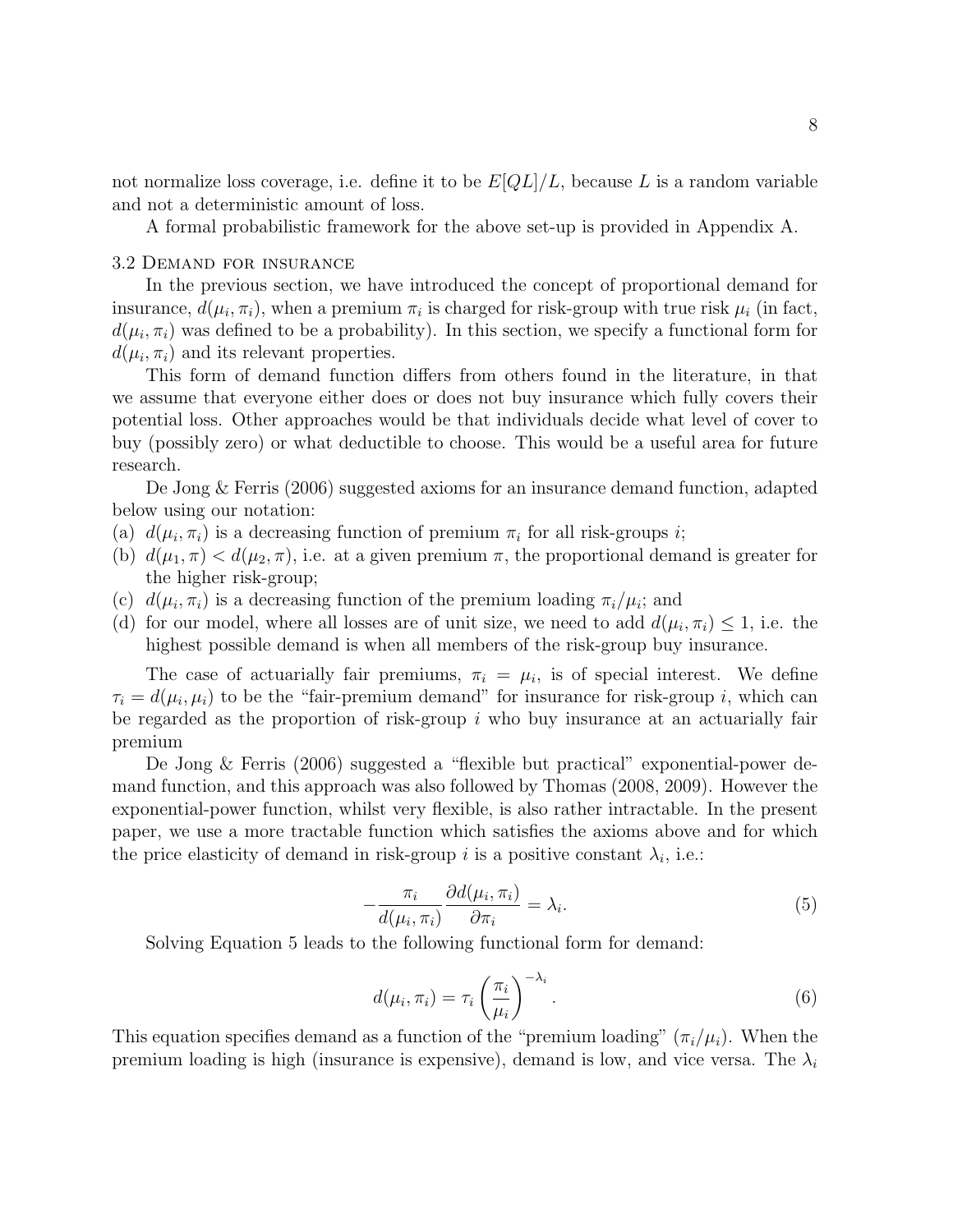parameter controls the shape of the demand curve. The "iso-elastic" terminology reflects that the price elasticity of demand is the same everywhere along the demand curve.

Clearly, iso-elastic demand functions satisfy axioms (a) and (c) of De Jong & Ferris (2006). Axioms (b) and (d) appear superficially to require conditions on the fair-premium demands  $\tau_1$  and  $\tau_2$ . However, if we define *fair-premium demand-shares*  $\alpha_1$  and  $\alpha_2$  as:

Fair-premium demand-share: 
$$
\alpha_i = \frac{\tau_i p_i}{\tau_1 p_1 + \tau_2 p_2}
$$
,  $i = 1, 2$  (7)

then it turns out that the properties of most interest in the model depend just on  $\alpha_1$ (clearly,  $\alpha_2 = 1 - \alpha_1$ ). It will suffice to analyse the model for the full range of fairpremium demand-shares  $0 \leq \alpha_1 \leq 1$  without specifying the  $p_i$  and  $\tau_i$ . It is enough to know that for every possible  $\alpha_1$  there must exist some combination of  $p_i$  and  $\tau_i$  which satisfies the axioms (b) and (d) above.

#### 4. Equilibrium

In the model in Section 3, an insurance market equilibrium is reached when the premiums charged  $(\pi_1, \pi_2)$  ensure that the expected profit,  $f(\pi_1, \pi_2) = 0$ , where:

$$
f(\pi_1, \pi_2) = E[\Pi] - E[QL] \tag{8}
$$

$$
= d(\mu_1, \pi_1)(\pi_1 - \mu_1)p_1 + d(\mu_2, \pi_2)(\pi_2 - \mu_2)p_2.
$$
\n(9)

#### 4.1 Risk-differentiated Premiums

The profit equation  $f(\pi_1, \pi_2) = 0$  is obviously satisfied if  $(\pi_1, \pi_2) = (\mu_1, \mu_2)$ . Setting premiums equal to the respective risks results in an expected profit of zero for each risk group and also in aggregate. We shall refer to this case as *risk-differentiated premiums*.

Following the notation introduced in Section 3, the expected insurance coverage in this case is given by:

$$
E[Q] = \tau_1 p_1 + \tau_2 p_2. \tag{10}
$$

Also,  $(\pi_1, \pi_2)$  being equal to  $(\mu_1, \mu_2)$ , the expected premium and expected claim are equal and given by:

$$
E[\Pi] = E[QL] = \tau_1 p_1 \mu_1 + \tau_2 p_2 \mu_2. \tag{11}
$$

#### 4.2 Equilibrium Pooled Premium

Next we consider the case of an *equilibrium pooled premium*. This is where risk classification is banned, so that insurers have to charge the same premium  $\pi_0$  for both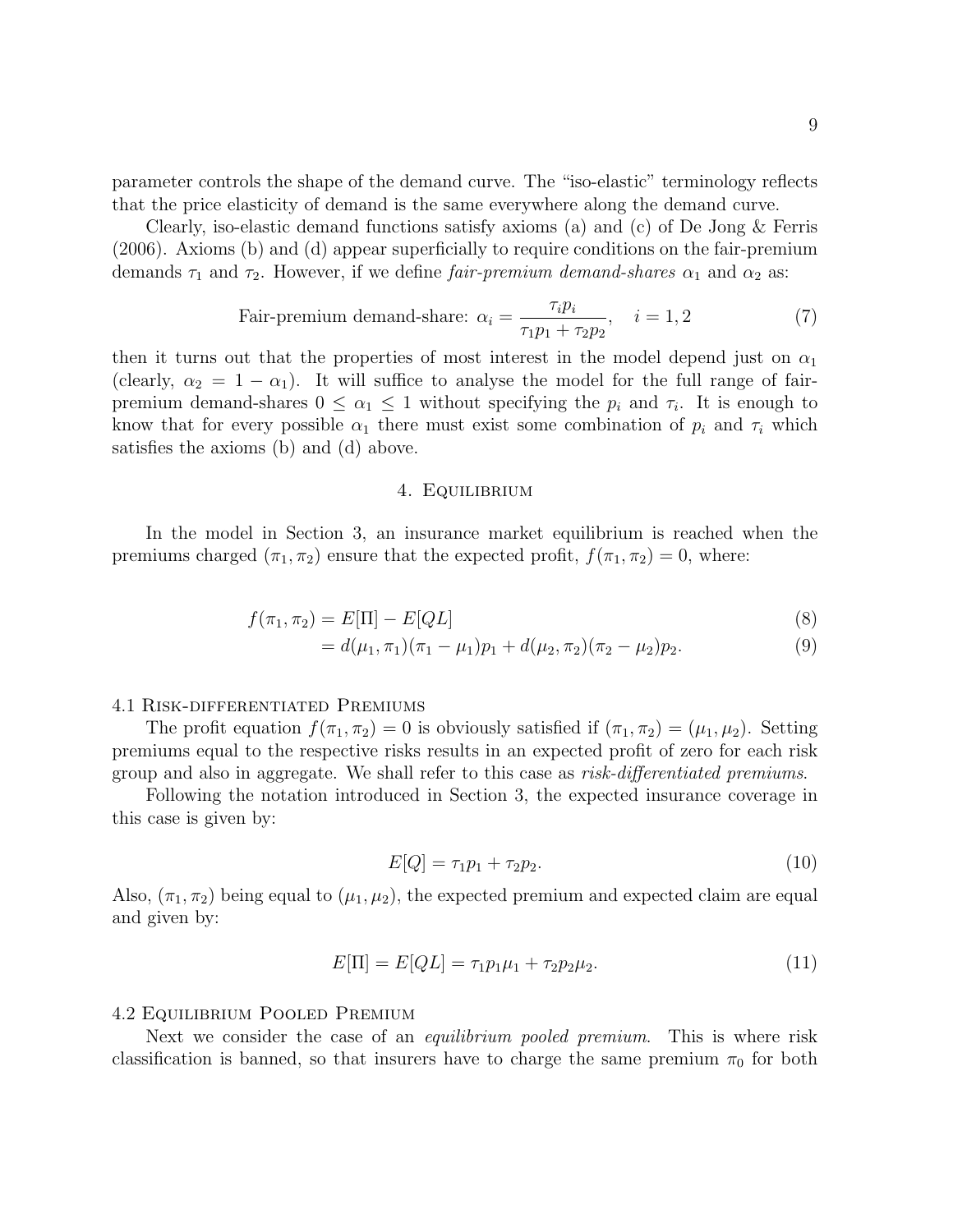risk-groups, i.e.  $\pi_1 = \pi_2 = \pi_0$ , leading at equilibrium to  $f(\pi_0, \pi_0) = 0$ . For convenience, we omit one argument for all bivariate functions if both arguments are equal, e.g. we write  $f(\pi)$  for  $f(\pi, \pi)$ .

Equation 8 leads to the following relationship for the equilibrium pooled premium  $\pi_0$ :

$$
\pi_0 = \frac{E[QL]}{E[Q]}.\tag{12}
$$

The existence of a solution for  $f(\pi) = 0$  within the interval  $(\mu_1, \mu_2]$  is obvious, because  $f(\pi)$  is a continuous function with  $f(\mu_1) < 0$  and  $f(\mu_2) \geq 0$ . However, uniqueness of the solution is not guaranteed.

The equilibrium pooled premium  $\pi_0$  depends on the demand elasticities  $\lambda_1$  and  $\lambda_2$ . If  $\lambda_1 = \lambda_2$  then  $\pi_0$  should satisfy some constraints which are easily deduced from economic considerations, and in Section 4.2.1 we show that this is so. However, it is more realistic to expect that  $\lambda_1 < \lambda_2$ , because of the income effect on demand (i.e. for high risks the cost of insurance represents a larger part of an individual's total budget constraint, so their elasticity of demand for insurance is likely to be higher). We consider unequal demand elasticities in Section 4.2.2, and find that the key to the properties of  $\pi_0$  lies in a linear relationship between  $\lambda_1$  and  $\lambda_2$  for fixed values of  $\pi_0$ .

#### 4.2.1 Equal Demand Elasticities

Assuming an iso-elastic demand function with  $\lambda_1 = \lambda_2 = \lambda$ , Equation 12 provides a unique solution:

$$
\pi_0 = \frac{\alpha_1 \mu_1^{\lambda+1} + \alpha_2 \mu_2^{\lambda+1}}{\alpha_1 \mu_1^{\lambda} + \alpha_2 \mu_2^{\lambda}}.
$$
\n(13)

This can be written as a weighted average of the true risks  $\mu_1$  and  $\mu_2$ :

$$
\pi_0 = v\mu_1 + (1 - v)\mu_2, \quad \text{where} \quad v = \frac{\alpha_1}{\alpha_1 + \alpha_2 \left(\frac{\mu_2}{\mu_1}\right)^{\lambda}}.\tag{14}
$$

Note that  $\pi_0$  does not depend directly on the individual values of the population fractions  $(p_1, p_2)$  and fair-premium demands  $(\tau_1, \tau_2)$ , but only indirectly on these parameters through the demand-shares  $(\alpha_1, \alpha_2)$ . In other words, populations with the same true risks  $(\mu_1, \mu_2)$  and demand-shares  $(\alpha_1, \alpha_2)$  have the same equilibrium premium, even if the underlying  $(p_1, p_2)$  and  $(\tau_1, \tau_2)$  are different.

Figure 1 plots the pooled equilibrium premium against demand elasticity,  $\lambda$ , for two different population structures with the same true risks  $(\mu_1, \mu_2) = (0.01, 0.04)$  but different fair-premium demand-shares  $(\alpha_1, \alpha_2)$ .

The following observations can be derived from Equations 13 and 14, and are illustrated by Figure 1: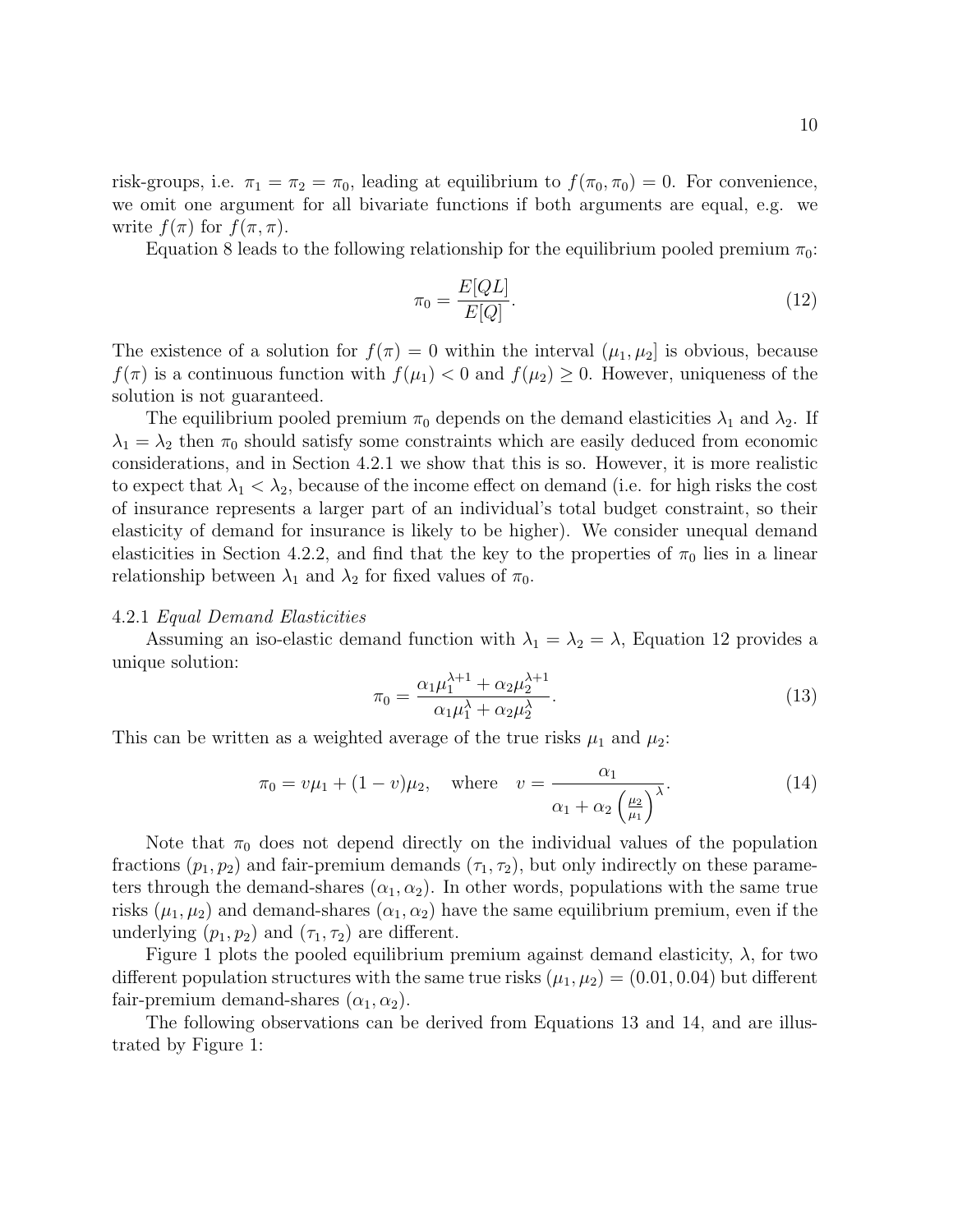

Figure 1: Pooled equilibrium premium as a function of  $\lambda$  for two populations with the same  $(\mu_1, \mu_2) = (0.01, 0.04)$  but different values of  $\alpha_1$ .

(a)

$$
\lim_{\lambda \to 0} \pi_0 = \alpha_1 \mu_1 + \alpha_2 \mu_2. \tag{15}
$$

Intuitively, if demand is inelastic, changing the premium makes no difference, and so the equilibrium premium will be the same as the expected claim per policy if risk-differentiated premiums were charged. In Figure 1, this is 0.013 and 0.019 for fair-premium demand-shares of  $\alpha_1 = 0.9$  and  $\alpha_1 = 0.7$  respectively.

(b)

$$
\pi_0 \text{ is an increasing function of } \lambda. \tag{16}
$$

Intuitively, an increase in demand elasticity means that at any premium between  $\mu_1$ and  $\mu_2$ , there will be less demand than before from low risks and more demand than before from high risks; the premium for which profits on low risks exactly balance losses on high risks will therefore be higher. In Figure 1, both curves slope upwards. In Equation 14, increasing  $\lambda$  reduces the weight w on low-risk, resulting in an increase in the equilibrium premium  $\pi_0$ .

(c)

$$
\lim_{\lambda \to \infty} \pi_0 = \mu_2. \tag{17}
$$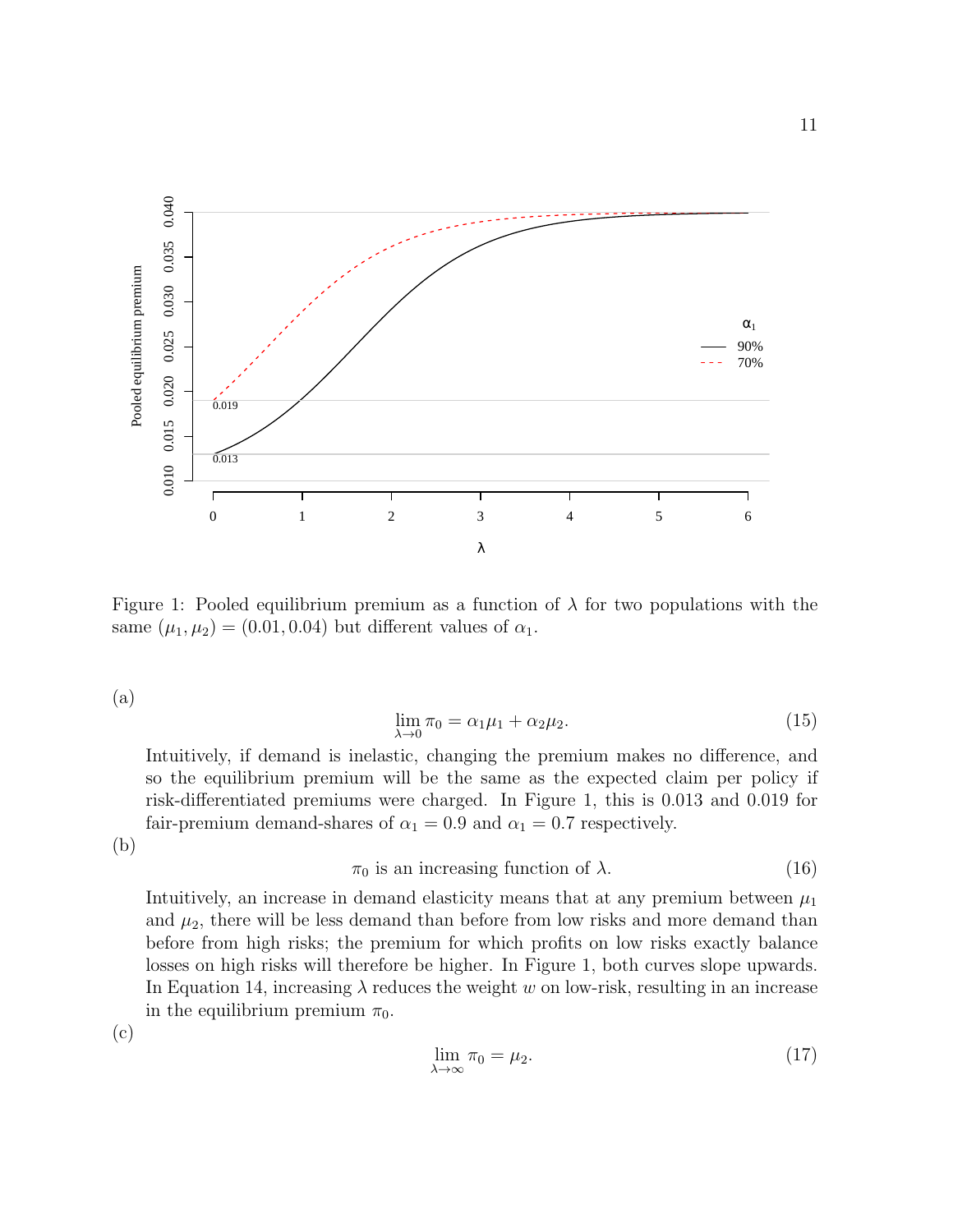Intuitively, if demand elasticity is very high, demand from the low risk-group falls to zero for any premium above their true risk  $\mu_1$ . The only remaining insureds are then all high risks, so the equilibrium premium must move to  $\pi_0 = \mu_2$ . In Figure 1, both curves converge to  $\mu_2 = 0.04$  as  $\lambda$  increases.

(d)

$$
\pi_0 \text{ is a decreasing function of } \alpha_1. \tag{18}
$$

Intuitively, if the fair-premium demand-share  $\alpha_1$  of the lower risk-group increases, we would expect the equilibrium premium to fall. In Figure 1, the curve for  $\alpha_1 = 0.9$ lies below the curve for  $\alpha_1 = 0.7$ .

#### 4.2.2 Different Demand Elasticities

Where demand elasticities are not the same, any equilibrium premium  $\pi_0$  can be consistent with many different elasticity pairs  $(\lambda_1, \lambda_2)$ . For iso-elastic demand, the elasticity pairs consistent with any particular equilibrium premium turn out to be linearly related. This is illustrated in Figure 2.



Figure 2: Equilibrium premium as a function of  $(\lambda_1, \lambda_2)$  for  $\alpha_1 = 70\%$  and  $\alpha_1 = 90\%$ , when  $(\mu_1, \mu_2) = (0.01, 0.04)$ .

Figure 2 shows contour plots of constant pooled equilibrium premiums. The left-hand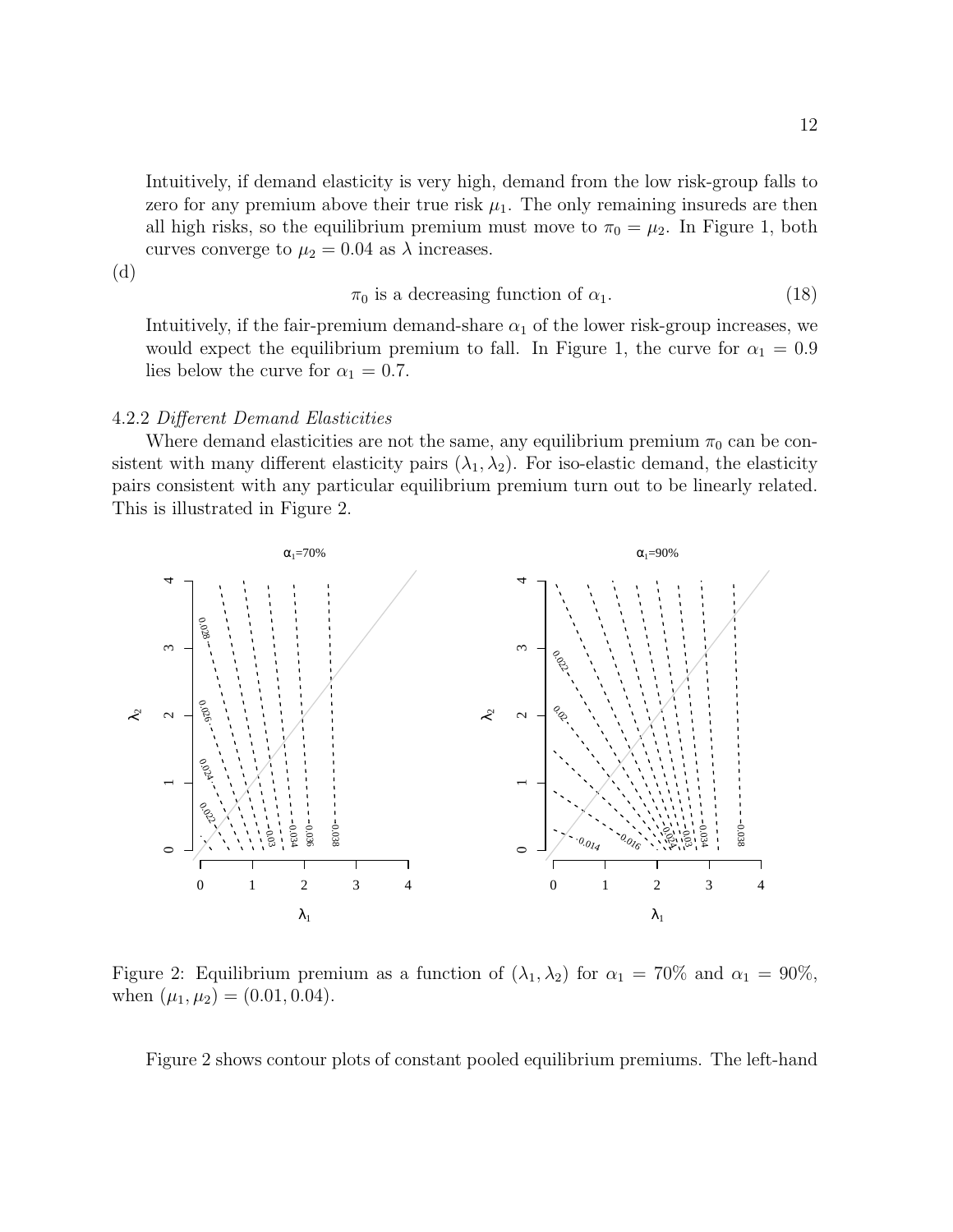panel shows a population with fair-premium demand-share  $\alpha_1 = 70\%$ , and the right-hand panel shows a population with  $\alpha_1 = 90\%$ . Each straight dashed line represents all the pairs of  $\lambda_1$  and  $\lambda_2$  values consistent with one particular equilibrium premium. As expected, each straight dashed line has negative slope: if one elasticity parameter rises, the other elasticity parameter must fall, if the equilbrium premium is to stay the same. Note that the 45-degree diagonal  $(\lambda_1 = \lambda_2)$  in each panel corresponds to the case of equal demand elasticities represented by the respective curves in Figure 1.

The patterns in the plots in Figure 2 can be explained conveniently if Equation 9, with the iso-elastic demand function, is re-arranged as follows:

$$
\lambda_1 \log \left( \frac{\pi_0}{\mu_1} \right) + \lambda_2 \log \left( \frac{\mu_2}{\pi_0} \right) = \log \left( \frac{\alpha_1 (\pi_0 - \mu_1)}{\alpha_2 (\mu_2 - \pi_0)} \right). \tag{19}
$$

We observe the following:

(a) Equation 19 expresses a linear relationship between  $\lambda_1$  and  $\lambda_2$ , for a fixed value  $\pi_0$ of the equilibrium pooled premium. This produces the linear patterns in the contour plots of Figure 2.

(b)

$$
\lim_{(\lambda_1,\lambda_2)\to(0,0)} \pi_0 = \alpha_1 \mu_1 + \alpha_2 \mu_2. \tag{20}
$$

This follows directly from Equation 19. Intutively, if demand is inelastic, the equilibrium pooled premium will be close to the expected claim under fair premiums.

(c)

$$
\pi_0 \ge \alpha_1 \mu_1 + \alpha_2 \mu_2. \tag{21}
$$

This follows from the fact that  $\mu_1 \leq \pi_0 \leq \mu_2$ ,  $\lambda_1 \geq 0$ ,  $\lambda_2 \geq 0$  and the relationship in Equation 19. Intuitively, the equilibrium pooled premium is never smaller than the expected claim under fair premiums.

(d)

$$
\lim_{(\lambda_1,\lambda_2)\to(\infty,\lambda_2)} \pi_0 = \mu_2,\tag{22}
$$

which again follows from Equation 19. Intuitively, high demand elasticities lead to an equilibrium where only high risks purchase insurance.

(e) Given  $\pi_0$ :

$$
\frac{\log\left(\pi_0/\mu_1\right)}{\log\left(\mu_2/\pi_0\right)}
$$
 is an increasing function of  $\pi_0$ , (23)

i.e., the (absolute value of the) slope of the line, in Equation 19 increases with  $\pi_0$ . Intuitively, a higher equilibrium premium  $\pi_0$  is consistent with higher sensitivity to  $\lambda_2$  and lower sensitivity to  $\lambda_1$ . In the limit, as  $\pi_0 \to \mu_2$ , the straight line in Equation 19 becomes perpendicular to the  $\lambda_1$ -axis, as can be seen from Figure 2.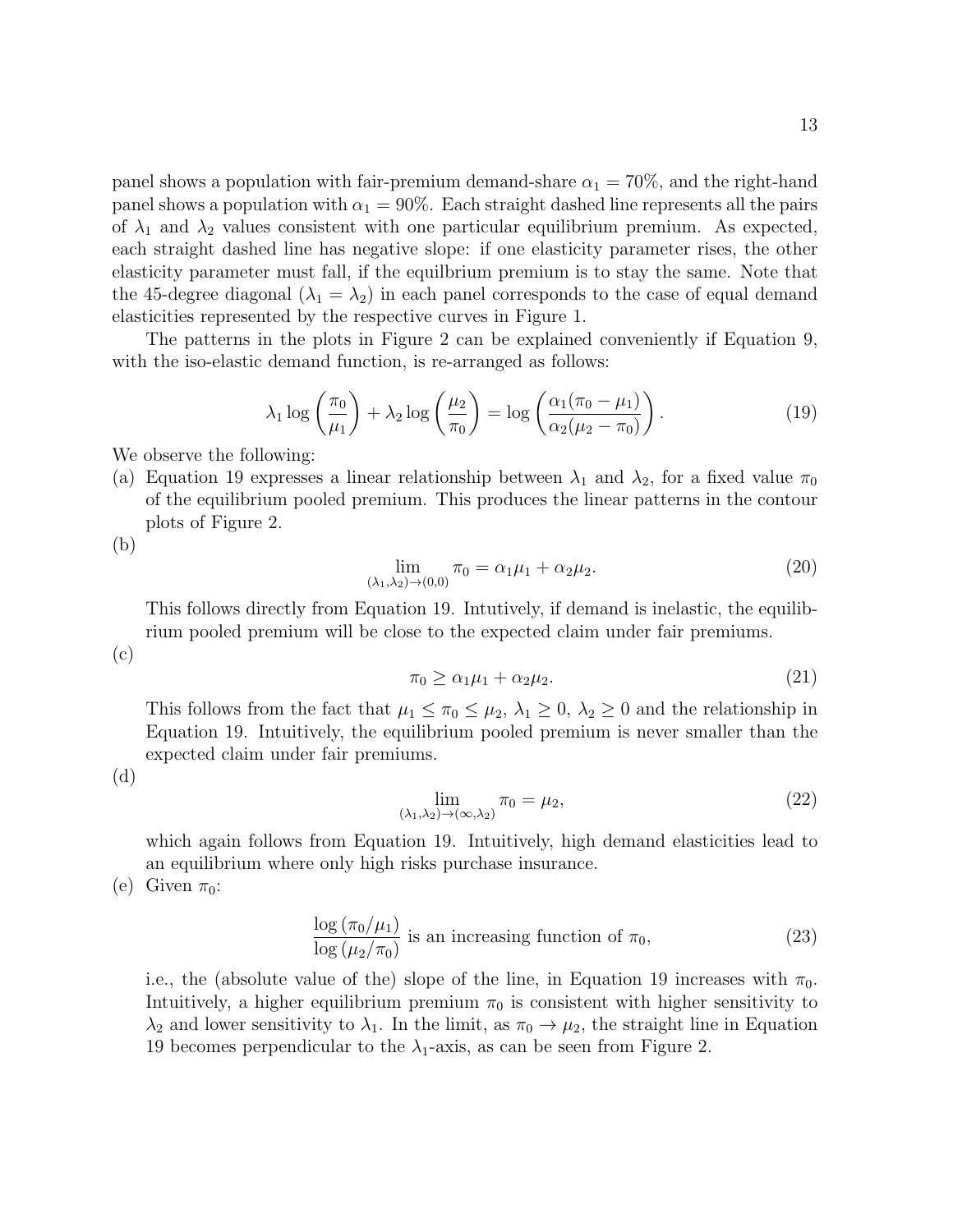(f) Given  $\pi_0$ :

$$
\lim_{\lambda_1 \to 0} \lambda_2 = \frac{\log \left( \frac{\alpha_1 (\pi_0 - \mu_1)}{\alpha_2 (\mu_2 - \pi_0)} \right)}{\log \left( \frac{\mu_2}{\pi_0} \right)} \text{ is an increasing function of } \pi_0,
$$
\n(24)

i.e., the intercept on the  $\lambda_2$ -axis in the plots of Figure 2 increases with  $\pi_0$ . Intuitively, if the low-risk group is insensitive to premiums, a higher equilibrium premium  $\pi_0$  is consistent with higher demand elasticity  $\lambda_2$  for of high risks, because this increases the demand from that group at any premium  $\pi_0 < \mu_2$ .

(g) Given  $\pi_0$ , changing the fair-premium demand-share  $\alpha_1$  results in parallel shifts of the straight lines given in Equation 19, as the slopes remain unchanged while the intercepts are adjusted accordingly. In Figure 2, changing  $\alpha_1$  from 70% to 90% has the effect of translating the contours towards the top-right corner. It also confirms that increasing the fair-premium demand-share  $\alpha_1$  results in a decrease in equilibrium premium, because the impact of the low risk-group increases.

#### 4.3 Multiple Equilibria

In Section 4.2, we noted that the existence of an equilibrium pooled premium in our model is obvious, but its uniqueness is not. That multiple equilibria can arise was demonstrated by Thomas (2009) using the exponential power demand function proposed by De Jong & Ferris (2006). Thus, for any choice of demand function, we must determine whether or not multiple equilibria can arise, and if they can, whether or not they are material. We can show that multiple equilibria can arise under an iso-elastic demand function, but only under two conditions that are practically ruled out by economic considerations, so that that multiple equilibria are unlikely to be troublesome in any practical application. These conditions are as follows.

- Demand elasticity  $\lambda_1$  for the low risk-group is substantially higher than demand elasticity  $\lambda_2$  for the high risk-group. This is the opposite of what we would expect, because of the income effect on demand mentioned in Section 4.2.
- The low risk-group has fair-premium demand-share within a very narrow range of very high values. Loosely speaking, this means that the high risk-group must be very small relative to the total population.

However, in a competitive market only the smallest equilibrium premium should matter (see Hoy  $\&$  Polborn (2000)), and the proof of the above conditions is lengthy, so we omit it.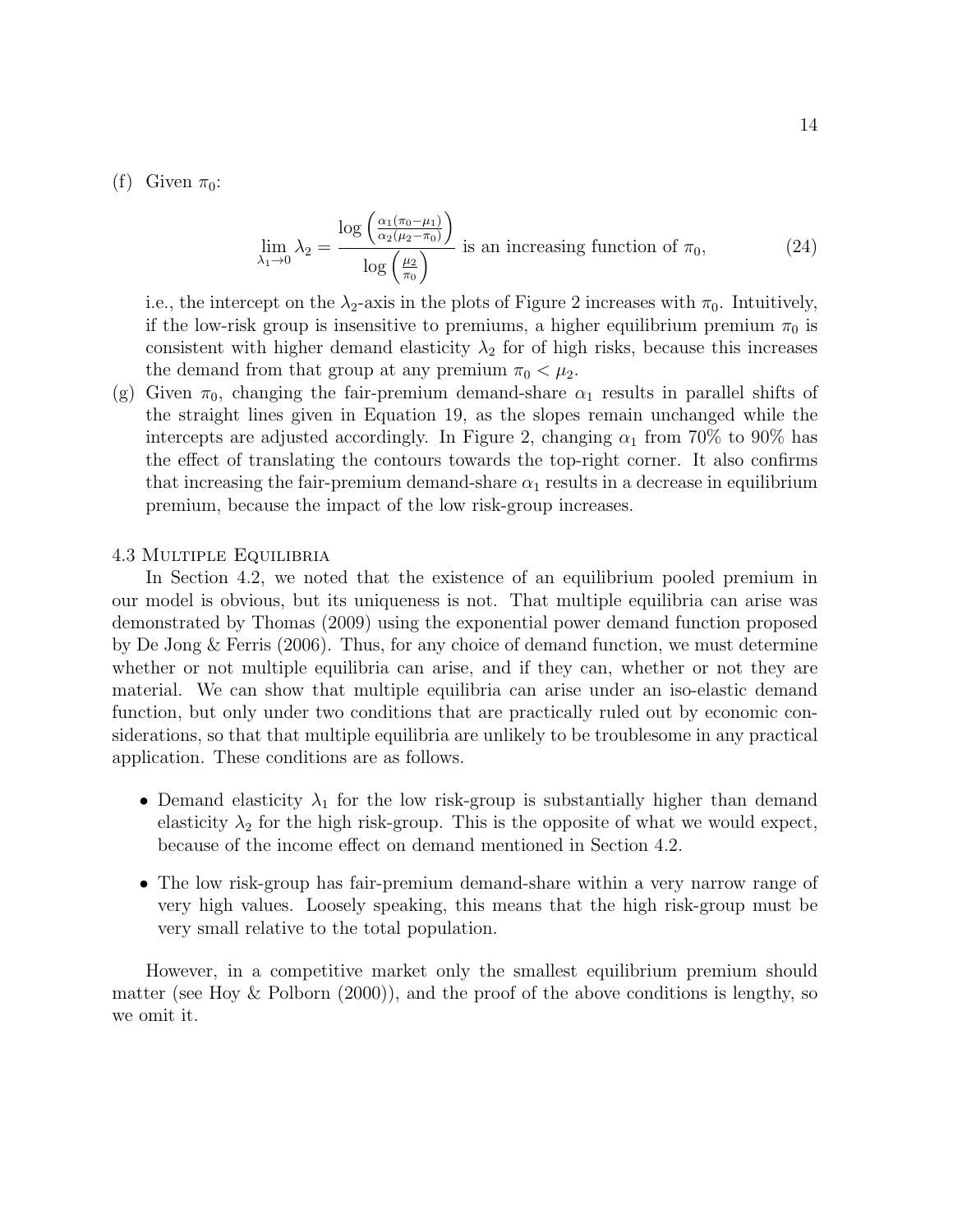#### 5. Adverse Selection

Evidence of adverse selection is typically demonstrated in the economics literature as positive correlation (or equivalently, covariance) of coverage and losses (e.g. for a survey see Cohen & Siegelman (2010)). Using the notations developed in Section 3, this can be quantified by the covariance between the random variables  $Q$  and  $L$ , i.e.  $E[QL]-E[Q]E[L]$ . We prefer to use the ratio rather than the difference, so our definition is:

Adverse selection: 
$$
S(\pi_1, \pi_2) = \frac{E[QL]}{E[Q]E[L]}.
$$
 (25)

Using Equations 7, 10 and 11, adverse selection under risk-differentiated premiums is:

$$
S(\mu_1, \mu_2) = \frac{\tau_1 p_1 \mu_1 + \tau_2 p_2 \mu_2}{\tau_1 p_1 + \tau_2 p_2} \times \frac{1}{E[L]} = \frac{\alpha_1 \mu_1 + \alpha_2 \mu_2}{E[L]}.
$$
 (26)

In the particular case of pooled equilibrium premium,  $\pi_0$ , by Equation 12, we have:

$$
S(\pi_0) = \frac{\pi_0}{E[L]}.
$$
\n(27)

However, since by Equation 21,  $\pi_0 \geq \alpha_1 \mu_1 + \alpha_2 \mu_2$ , we have:

$$
S(\pi_0) \ge S(\mu_1, \mu_2). \tag{28}
$$

In other words, adverse selection is always higher under pooling than under risk-differentiated premiums. Therefore it cannot serve as a measure of better outcomes for society as a whole (Table 2 in the motivating examples in Section 2) or worse outcomes for society as a whole (Table 3 in the motivating examples in Section 2). This leads us to the concept of loss coverage ratio discussed in the next section.

#### 6. Loss Coverage

The motivating examples in Section 2 suggested loss coverage — heuristically characterised as the proportion of the population's losses compensated by insurance — as a measure of the social efficacy of insurance. This can be formally quantified in our model by the expected insurance claim,  $E[QL]$ , defined in Section 3 as:

Loss coverage: 
$$
LC(\pi_1, \pi_2) = E[QL].
$$
 (29)

To compare the relative merits of different risk classification regimes, we need to define a reference level of loss coverage. We use the level under risk-differentiated premiums, and so define the *loss coverage ratio*, as follows: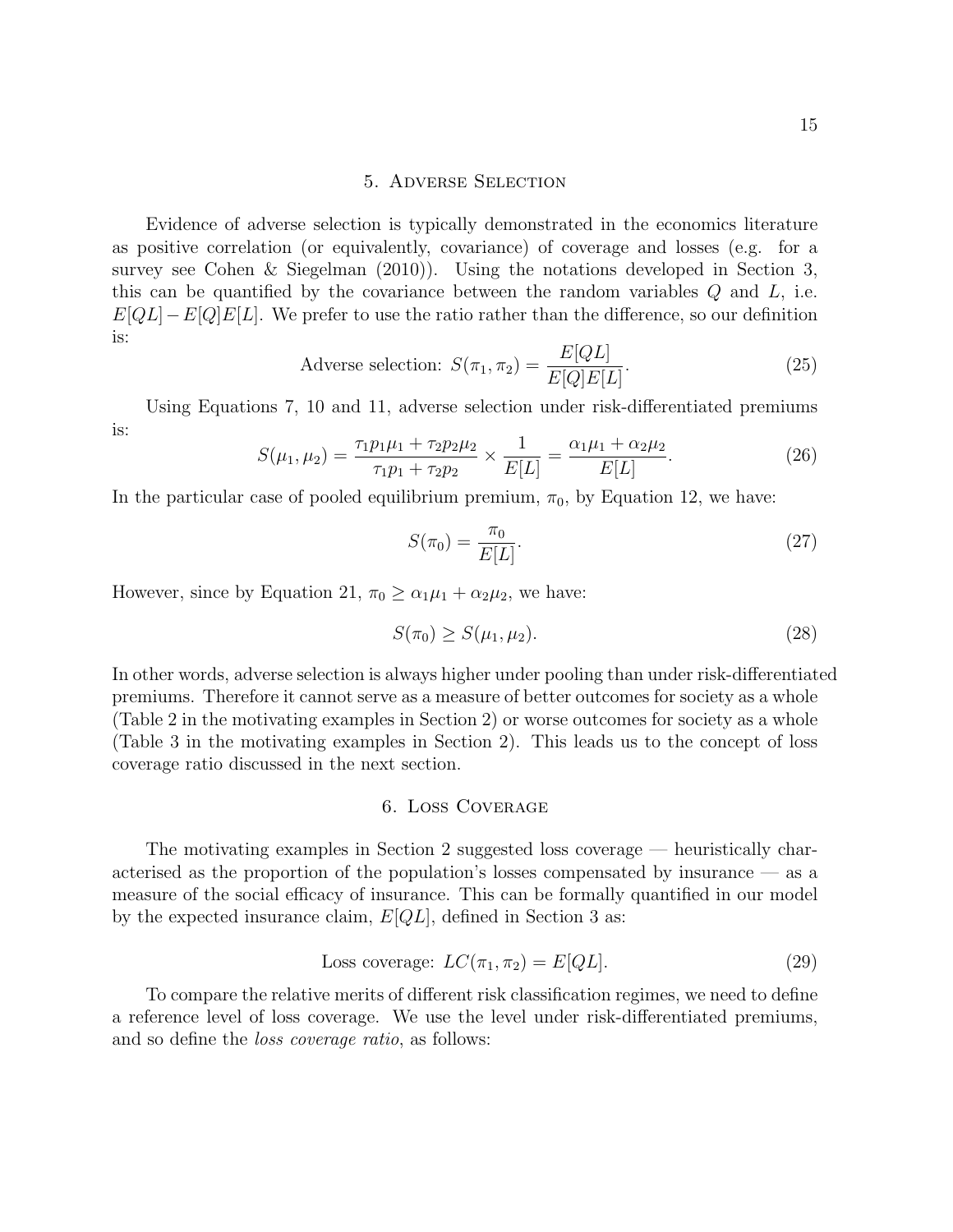Loss coverage ratio: 
$$
C = \frac{LC(\pi_1, \pi_2)}{LC(\mu_1, \mu_2)}.
$$
 (30)

In the following sections we consider the loss coverage ratio when the equilibrium pooled premium is charged, i.e.  $\pi_1 = \pi_2 = \pi_0$ . We are particularly interested in establishing when the loss coverage ratio may exceed unity, The case of unequal demand elasticities is considered in Section 6.2. As with the equilibrium pooled premium  $\pi_0$  itself, the properties of the loss coverage ratio are explored by finding relationships between  $\lambda_1$ and  $\lambda_2$  for fixed values of  $\pi_0$ . In this case, the relationships are log-linear rather than linear. It is then possible to determine values of  $\lambda_1$  and  $\lambda_2$  for which the loss coverage ratio exceeds unity. Arguably, this region includes plausible values of  $\lambda_1$  and  $\lambda_2$ .

#### 6.1 Equal Demand Elasticities

As for the equilibrium pooled premium, we first analyse the properties of the loss coverage ratio in the special case of equal demand elasticities, i.e.  $\lambda_1 = \lambda_2 = \lambda$ . Using the iso-elastic demand function in Equation 4 leads to:

$$
C(\lambda) = \frac{1}{\pi_0^{\lambda}} \frac{\alpha_1 \mu_1^{\lambda+1} + \alpha_2 \mu_2^{\lambda+1}}{\alpha_1 \mu_1 + \alpha_2 \mu_2},
$$
\n(31)

where  $\pi_0$  is the pooled equilibrium premium given in Equation 13. The above can also be conveniently re-expressed as:

$$
C(\lambda) = \frac{\left[w\beta^{1-\lambda} + (1-w)\right]^{\lambda} \left[w + (1-w)\beta^{\lambda}\right]^{1-\lambda}}{\beta^{\lambda(1-\lambda)}}, \quad \text{where}
$$
 (32)

$$
w = \frac{\alpha_1 \mu_1}{\alpha_1 \mu_1 + \alpha_2 \mu_2}, \quad \text{and} \tag{33}
$$

$$
\beta = \frac{\mu_2}{\mu_1} > 1. \tag{34}
$$

Figure 3 shows loss coverage ratio for four population structures. Both plots in Figure 3 show the same example, with the right-hand plot zooming over the range  $0 < \lambda < 1$ . We make the following observations:

$$
\rm (a)
$$

$$
\lim_{\lambda \to 0} C(\lambda) = 1. \tag{35}
$$

This follows directly from Equation 31. Intuitively, if demand is inelastic then pooling must give the same loss coverage as fair premiums.

(b)

$$
\lim_{\lambda \to \infty} C(\lambda) = 1 - w = \frac{\alpha_2 \mu_2}{\alpha_1 \mu_1 + \alpha_2 \mu_2}.
$$
\n(36)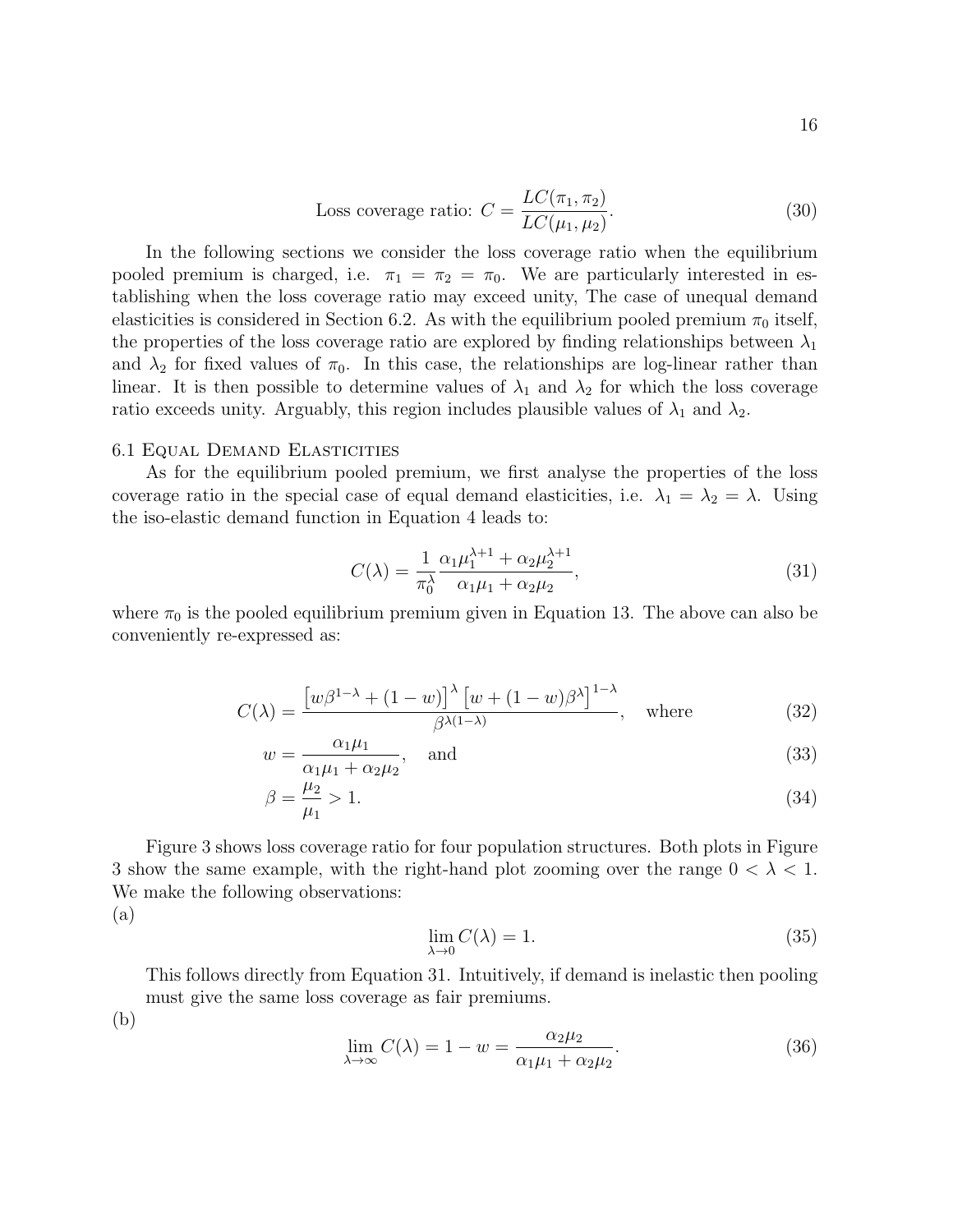

Figure 3: Loss coverage ratio as a function of  $\lambda$  for four population structures.

This follows from Equation 32, by taking the denominator,  $\beta^{\lambda(1-\lambda)}$ , inside the second term in the numerator and noting that  $\beta > 1$ . Recall that for highly elastic demand, equilibrium is achieved when only high risks buy insurance at the equilibrium premium  $\pi_0 = \mu_2$ , which explains the above result. The left-hand plot of Figure 3 shows that the limiting loss coverage ratio increases with increasing weight  $(1-w)$  of high risks' contribution to loss coverage under fair premiums. When the population structure and relative risks are such that the high risks and low risks each contribute equal weight to the loss coverage under fair premiums, the limiting loss coverage ratio is 0.5.

(c) For 
$$
\lambda > 0
$$
,

$$
\lambda \leq 1 \Rightarrow C(\lambda) \geq 1. \tag{37}
$$

The proof of this result is outlined in Appendix B. The result implies that pooling produces higher loss coverage than fair premiums if demand elasticity is less than 1. (d)

$$
\max_{w,\lambda} C = \frac{1}{2} \left( \sqrt[4]{\frac{\mu_2}{\mu_1}} + \sqrt[4]{\frac{\mu_1}{\mu_2}} \right) = \frac{1}{2} \left( \sqrt[4]{\beta} + \frac{1}{\sqrt[4]{\beta}} \right). \tag{38}
$$

The proof of this result is also provided in Appendix B. As can be seen from the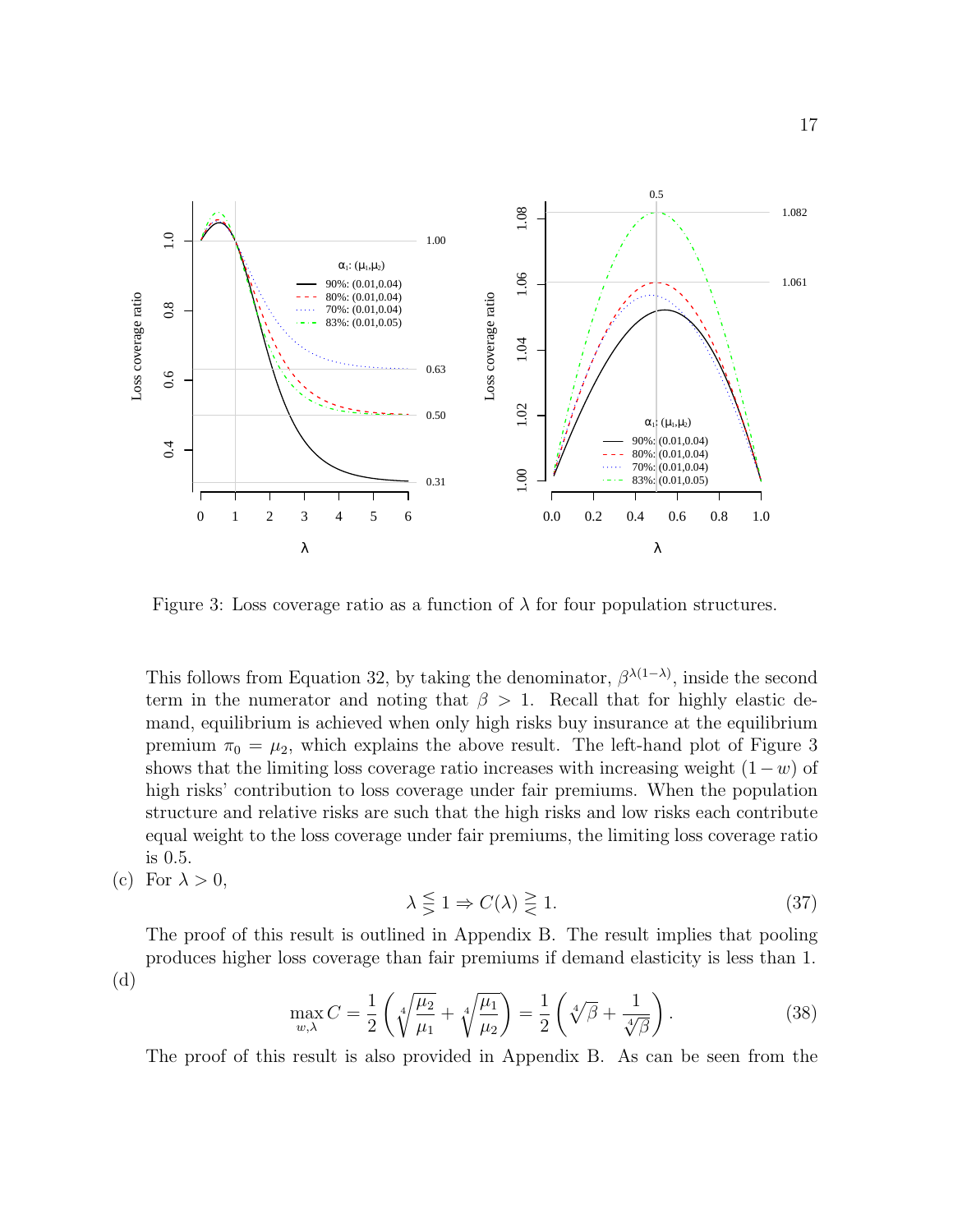right-hand plot of Figure 3, for a given value of relative risk,  $\beta$ , the loss coverage ratio attains its maximum when  $\lambda = 0.5$  and  $w = 0.5$ . Moreover, the maximum loss coverage ratio increases with increasing relative risk. This implies that a pooled premium might be highly beneficial in the presence of a small group with very high risk exposure. Hoy (2006) obtained a similar result based on social welfare, so there are at least two different normative justifications for pooling very different insurance risks.

#### 6.2 Different Demand Elasticities

In the general case, where the demand elasticities are allowed to be different, the loss coverage ratio is given by:

$$
C(\lambda_1, \lambda_2) = \frac{\alpha_1 \mu_1 \left(\frac{\pi_0}{\mu_1}\right)^{-\lambda_1} + \alpha_2 \mu_2 \left(\frac{\pi_0}{\mu_2}\right)^{-\lambda_2}}{\alpha_1 \mu_1 + \alpha_2 \mu_2},
$$
(39)

where  $\pi_0$  is an equilibrium premium satisfying Equation 19. Using the relationship between  $\lambda_1$ ,  $\lambda_2$  and  $\pi_0$  in Equation 19, we can express loss coverage ratio in Equation 39 in either of these two alternative forms:

$$
\log C = -\lambda_1 \log \left( \frac{\pi_0}{\mu_1} \right) + \log k_1, \quad \text{where} \quad k_1 = \frac{\alpha_1 (\mu_2 - \mu_1) \pi_0}{(\alpha_1 \mu_1 + \alpha_2 \mu_2)(\mu_2 - \pi_0)}, \tag{40}
$$

$$
\log C = +\lambda_2 \log \left(\frac{\mu_2}{\pi_0}\right) + \log k_2, \quad \text{where} \quad k_2 = \frac{\alpha_2(\mu_2 - \mu_1)\pi_0}{(\alpha_1\mu_1 + \alpha_2\mu_2)(\pi_0 - \mu_1)}.\tag{41}
$$

Equations 40 and 41 show that given an equilibrium premium,  $\pi_0$ , the loss coverage ratio can be expressed as a log-linear function of either  $\lambda_1$  or  $\lambda_2$ . Figure 4 shows the graphical representations of Equations 40 and 41, for different values of  $\alpha_1$  when  $(\mu_1, \mu_2)$  = (0.01, 0.04). We make the following observations:

- (a) Given an equilibrium premium,  $\pi_0$ , the loss coverage ratio is an increasing function of  $\lambda_2$  and, consequently, a decreasing function of  $\lambda_1$ . Recall that Equation 19 implies that, in order to keep the equilibrium premium constant, increasing  $\lambda_2$  would require decreasing  $\lambda_1$ . But both increasing  $\lambda_2$  or decreasing  $\lambda_1$  have the same effect of increasing demand from the respective risk-groups, leading to an overall increase in the loss coverage ratio.
- (b) As a consequence, given an equilibrium pooled premium,  $\pi_0$ , the loss coverage ratio is:
	- (1) maximum when  $\lambda_1 = 0$  and takes the value  $k_1$ ; and
	- (2) minimum when  $\lambda_2 = 0$  and takes the value  $k_2$ .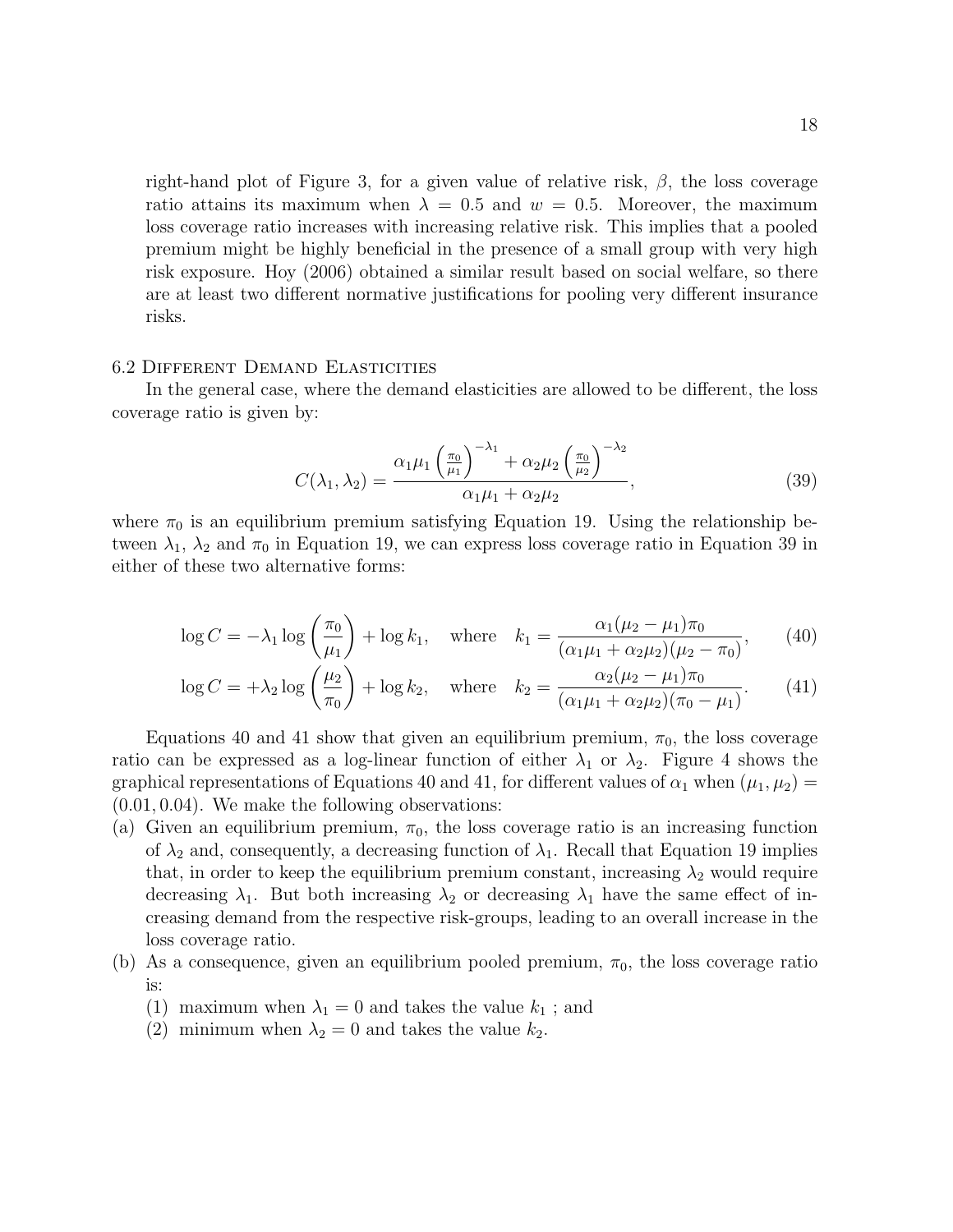

Figure 4: Loss coverage ratio (log scale) as functions of  $\lambda_1$  and  $\lambda_2$  for different values of equilibrium premiums, when  $(\mu_1, \mu_2) = (0.01, 0.04)$  and  $\alpha_1 = 90\%$  and 99%.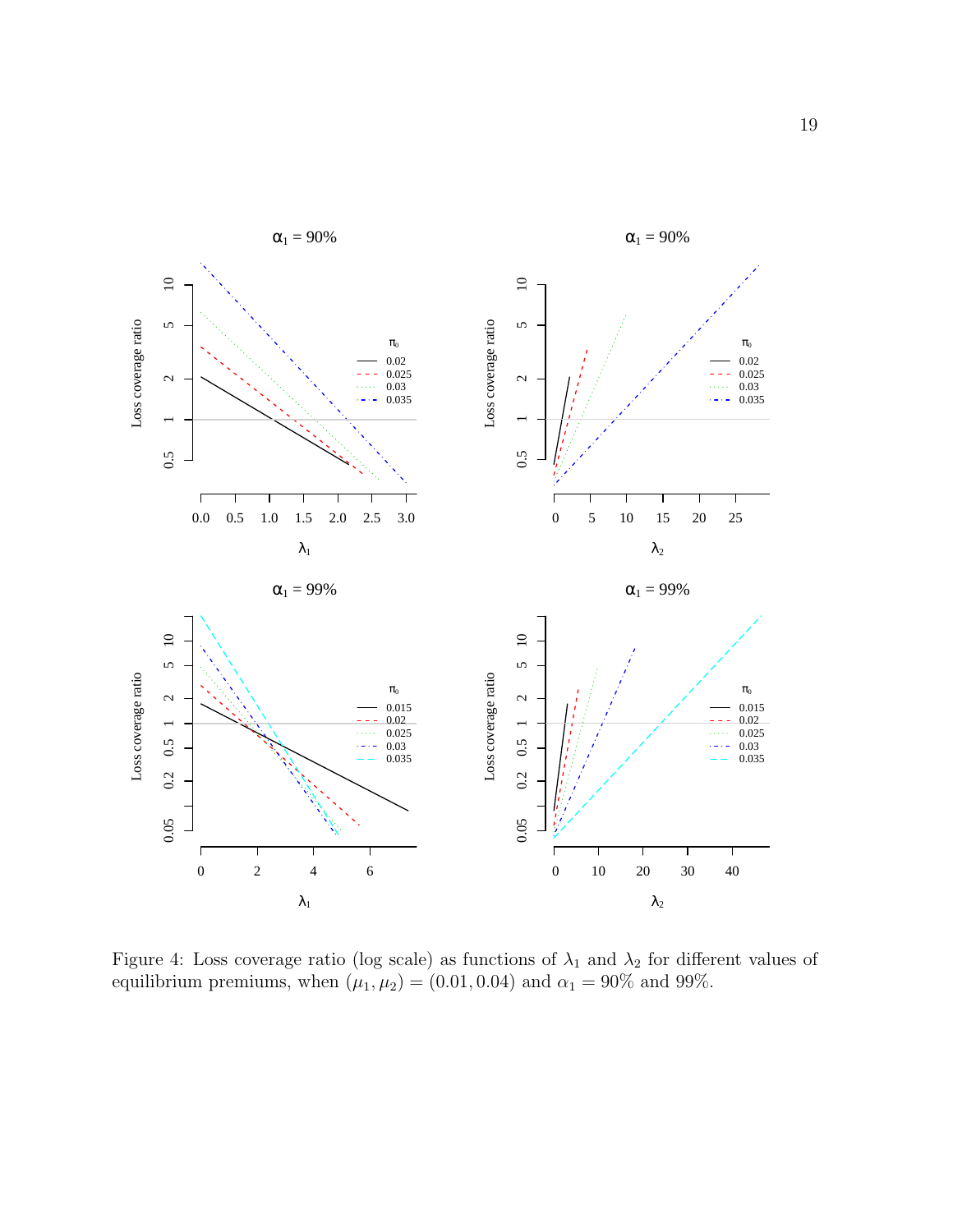(c) For a given value of  $\lambda_2$ , the loss coverage ratio is a decreasing function of  $\lambda_1$ . This can be obtained as follows:

$$
\frac{d}{d\lambda_1} \log C = \frac{\partial}{\partial \lambda_1} \log C + \left(\frac{\partial}{\partial \pi_0} \log C\right) \left(\frac{d\pi_0}{d\lambda_1}\right) < 0, \quad \text{since} \tag{42}
$$

$$
\frac{\partial}{\partial \lambda_1} \log C = -\log \left( \frac{\pi_0}{\mu_1} \right) < 0, \quad \text{by Equation 40,} \tag{43}
$$

$$
\frac{\partial}{\partial \pi_0} \log C = -\frac{\lambda_2}{\pi_0} - \frac{\mu_1}{\pi_0(\pi_0 - \mu_1)} < 0, \quad \text{by Equation 41,}
$$
\n
$$
\tag{44}
$$

$$
\frac{d\pi_0}{d\lambda_1} > 0, \quad \text{provided the equilibrium premium is unique.} \tag{45}
$$

All else being fixed, including  $\lambda_2$ , the equilibrium pooled premium can only increase if  $\lambda_1$  increases. Higher demand elasticity and higher equilibrium pooled premium both imply a fall in low-risk demand. A higher equilibrium pooled premium also reduces high-risk demand. Since demand from both risk-groups falls, the loss coverage ratio falls.

(d) However for a given value of  $\lambda_1$ , there is no monotonic relationship between the loss coverage ratio and the equilibrium pooled premium,  $\pi_0$ , as Equation 40 gives:

$$
\frac{\partial}{\partial \pi_0} \log C = 0 \Rightarrow \pi_0 = \frac{\lambda_1 - 1}{\lambda_1} \mu_2,\tag{46}
$$

with positive second derivative, indicating a possible minimum for  $\pi_0$  in the range  $\mu_1 < \pi_0 < \mu_2$ . So a non-monotonic relationship between loss coverage ratio and  $\lambda_2$ is possible. This is illustrated in the left panel of Figure 4, where the crossover of the lines for different equilibrium pooled premiums implies a non-monotonic ordering of premiums by loss coverage ratio for some values of  $\lambda_1$ . This effect arises because for high risks, an increase in premium and increase in elasticity have opposite effects on demand. The sum of these effects plus the fall in low-risk demand determine the change in the loss coverage ratio, which can either rise or fall.

- (e) Focussing on demand elasticities less than 1, Figure 5 demarcates the regions where the loss coverage ratio is greater than or less than 1. We make the following observations:
	- (1) For  $0 < \lambda_1 < \lambda_2 < 1$ , loss coverage ratio exceeds 1. Given  $\lambda_1 < \lambda_2$ , let  $\pi_0^*$  be the resulting equilibrium premium. Then by Equation 19, there exists a common demand elasticity,  $\lambda^*$ , for both risk-groups, where  $\lambda_1 < \lambda^* < \lambda_2$ , which leads to the same equilibrium premium,  $\pi_0^*$ . However we know that, if the demand elasticities are equal and less than 1, then the loss coverage ratio exceeds 1, i.e.  $C(\lambda^*, \lambda^*) > 1$ . But, as  $\lambda_2 > \lambda^*$ , by Equation 41,  $C(\lambda_1, \lambda_2) > C(\lambda^*, \lambda^*) > 1$ .
	- (2) For  $0 < \lambda_2 < \lambda_1 < 1$ , the curve showing loss coverage ratio of 1 becomes increasingly more convex up to certain limit, as  $\beta$  increases. In other words, as the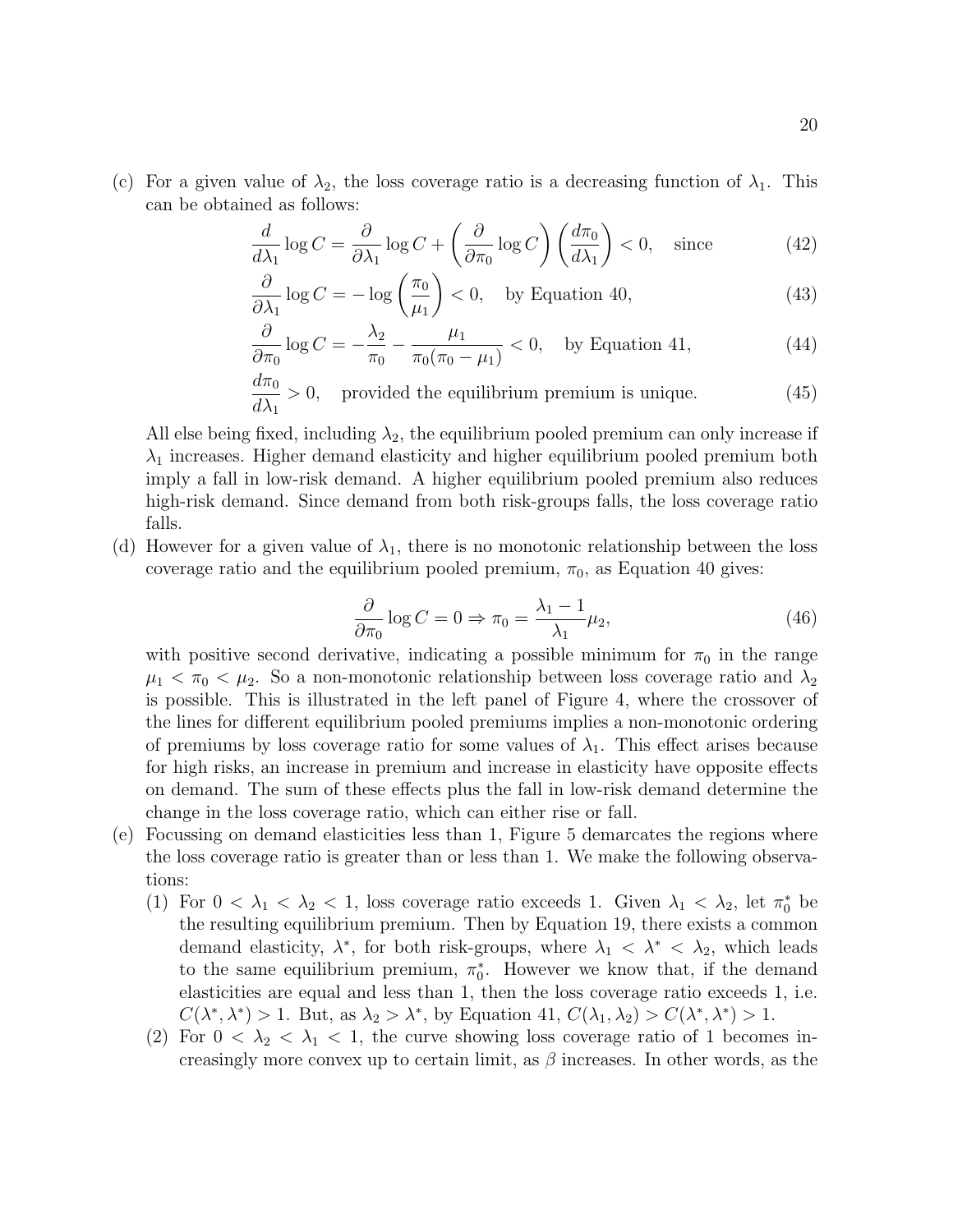relative risk increases, more combinations of  $(\lambda_1, \lambda_2)$  produce loss coverage ratio greater than 1.

As discussed below in Section 7, there is some empirical evidence that insurance demand elasticities are typically less than 1 in many markets. Also, any gradient in demand elasticity from low to high risks might be expected to be positive, because of the income effect on demand. That is, for high risks the cost of insurance represents a larger part of consumers' total budget constraint, so their elasticity of demand for insurance might be larger. Hence Figure 5 suggests that for realistic levels of demand elasticities, loss coverage ratio may typically exceed 1. This result gets stronger with increasing relative risks (the curve above which the loss coverage ratio is greater than 1 becomes more convex).



Figure 5: Curves demarcating the regions where loss coverage ratio is greater than and less than 1 for different values of  $\mu_1$  when  $\alpha_1 = 0.9$  and  $\mu_2 = 0.04$ .

#### 7. Summary and Conclusions

The results in preceding sections can be summarised and interpreted as follows. Adverse selection — at an equilibrium where the insurer just breaks even — is always higher under pooling than under risk-differentiated premiums. On the other hand, loss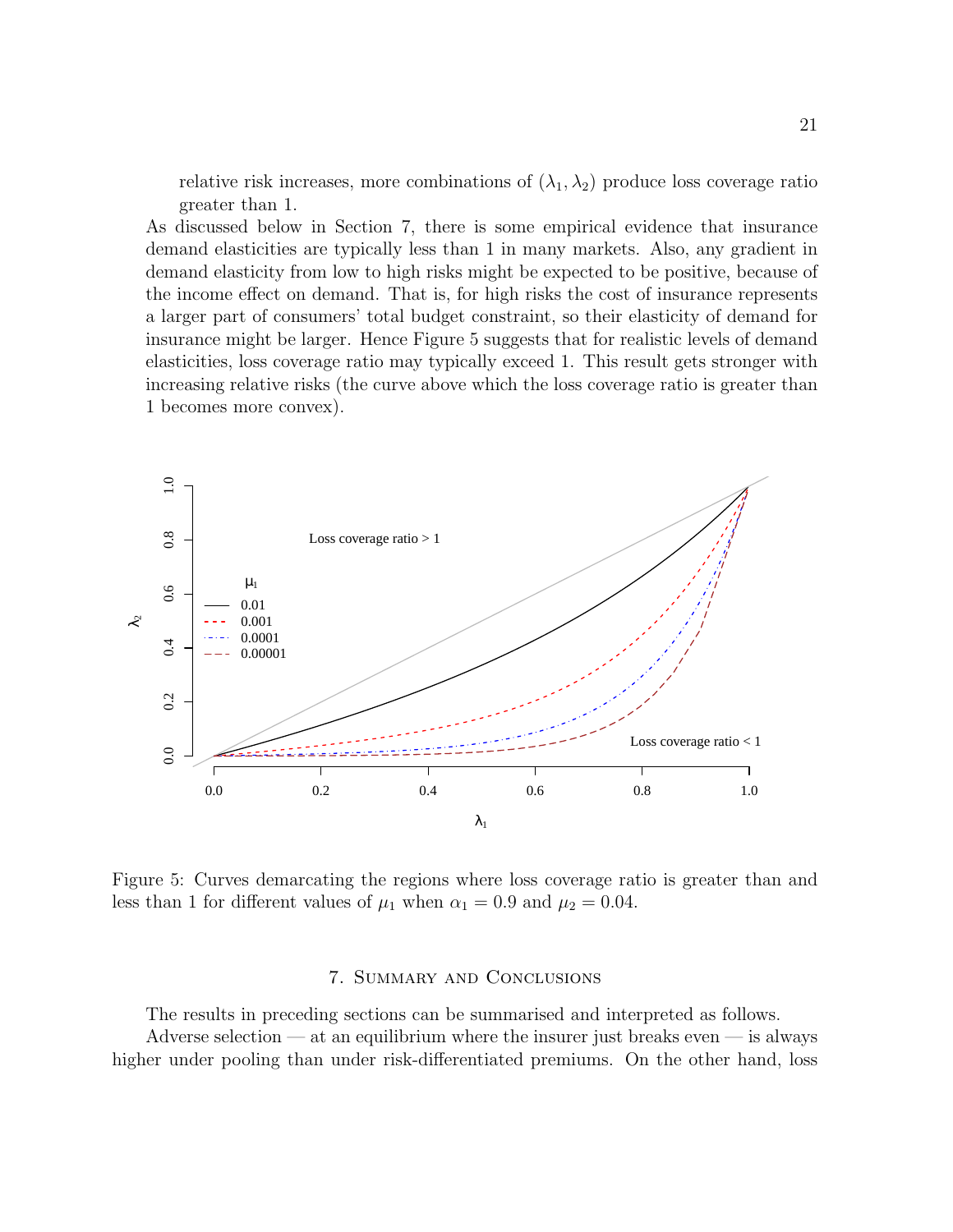coverage can be be higher or lower under pooling than under risk-differentiated premiums. Loss coverage — the expected losses compensated by insurance — is higher under pooling if the shift in coverage towards higher risks more than compensates for the fall in number of risks insured.

For iso-elastic demand with equal demand elasticities in high and low risk-groups,  $\lambda_1 = \lambda_2 = \lambda$ , the equilibrium pooled premium (EPP) and loss coverage ratio (LCR) can be characterised as follows.

- (a) Under pooling, EPP increases monotonically with  $\lambda$ , tending to an upper limit where the only remaining insureds are high risks.
- (b) Under pooling, if  $\lambda < 1$  then LCR  $> 1$ .
- (c) As  $\lambda$  increases from zero, LCR increases to a maximum at around  $\lambda = 0.5$ ; then decreases to 1 when  $\lambda = 1$ ; and then flattens out at a lower limit for high values of  $\lambda$ , where the only remaining insureds are high risks.
- (d) The maximum value of LCR, attained for  $\lambda$  about 0.5, depends on the relative risk,  $\beta = \mu_2/\mu_1$ . A higher  $\beta$  gives a higher maximum value of LCR.

For iso-elastic demand with different demand elasticities  $\lambda_1$  and  $\lambda_2$  in high and low risk-groups, respectively, EPP and LCR can be characterised as follows:

- (a) At a given EPP, there is a linear relationship between all the feasible pairs of demand elasticities  $(\lambda_1, \lambda_2)$ .
- (b) Given  $\lambda_2$ , LCR is a decreasing function of  $\lambda_1$ .
- (c) On the other hand, given  $\lambda_1$ , LCR is not necessarily a monotonic function of  $\lambda_2$ .
- (d) For  $\lambda_1 < \lambda_2 < 1$ , LCR is always greater than 1.
- (e) For other values of  $\lambda_1$  and  $\lambda_2$ , LCR  $> 1$  if  $\lambda_1$  is 'sufficiently low' compared with  $\lambda_2$ . The value of  $\lambda_1$  which is 'sufficiently low' may be greater or less than  $\lambda_2$ . We did not find any general conditions on  $(\lambda_1, \lambda_2)$  that guaranteed LCR  $> 1$ .
- (f) As relative risk  $\beta$  increases, more combinations of  $(\lambda_1, \lambda_2)$  result in LCR  $> 1$ .
- (g) Multiple equilibria are theoretically possible, but they arise only for extreme population structures combined with implausible elasticity parameters, where  $both$  (i) the fair-premium demand-share  $\alpha_1$  of the low risk-group is in a narrow range of high values and (ii)  $\lambda_1$  is substantially higher than  $\lambda_2$ . Therefore multiple equilibria are not likely to be a practical concern.

We suggest loss coverage — the expected losses compensated by insurance for the whole population  $\sim$  as a reasonable metric for the social efficacy of insurance. If this is accepted, and if our iso-elastic model of insurance demand is reasonable, then pooling will be beneficial:

- (a) in the equal elasticities case, whenever  $\lambda < 1$ ; and
- (b) in the different elasticities case, if  $\lambda_1$  is sufficiently low, compared with  $\lambda_2$ .

There is some empirical evidence that insurance demand elasticities are typically less than 1 in many markets. We defined demand elasticity as a positive constant in Equa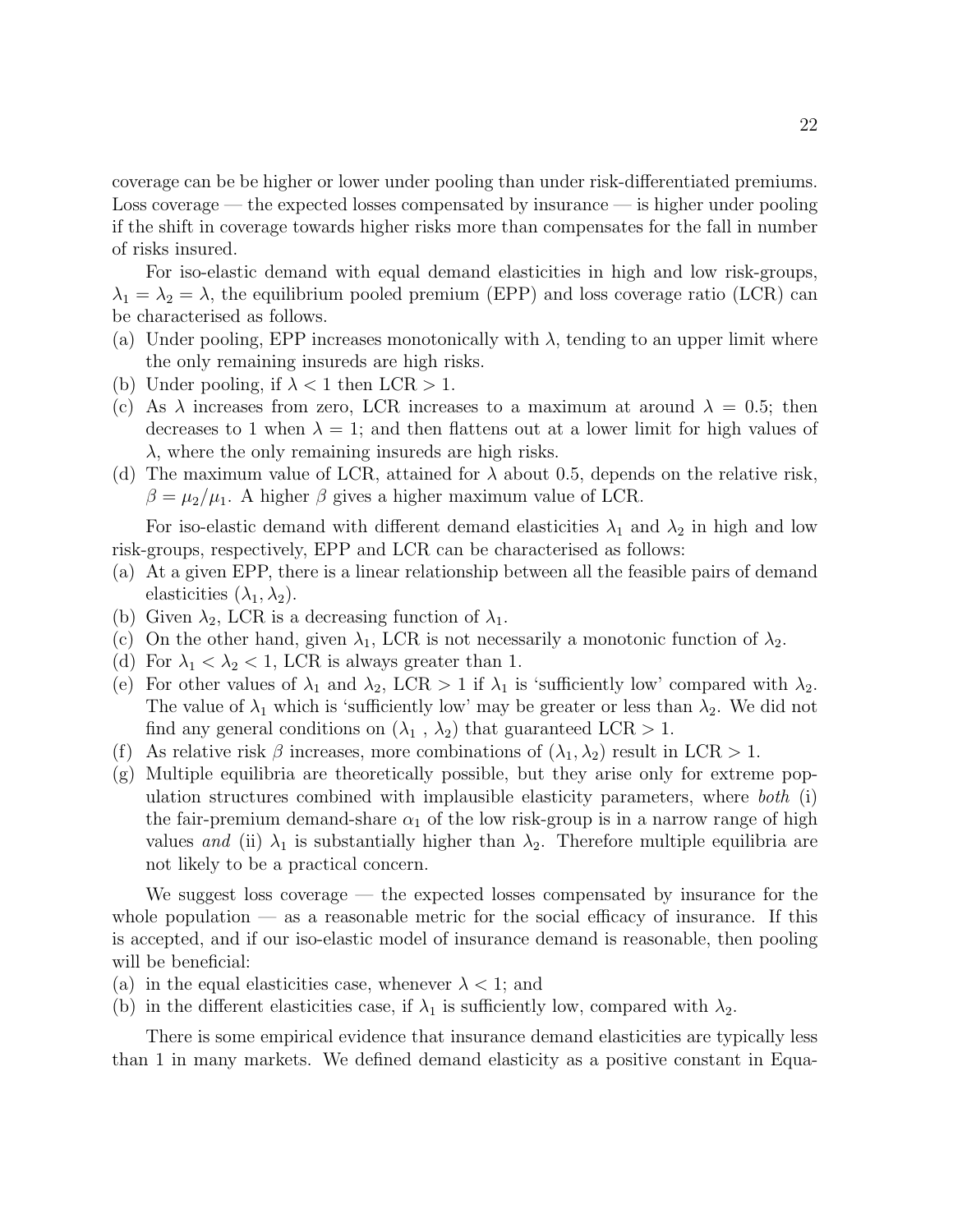tion 5, but the estimates in empirical papers are generally given with the negative sign, and so we quote them in that form. For example, for yearly renewable term insurance in the US, an estimate of  $-0.4$  to  $-0.5$  has been reported (Pauly et al, 2003). A questionnaire survey about life insurance purchasing decisions produced an estimate of −0.66 (Viswanathan et al, 2007). For private health insurance in the US, several studies estimate demand elasticities in the range of 0 to  $-0.2$  (Chernew et al., 1997; Blumberg et al., 2001; Buchmueller & Ohri, 2006). For private health insurance in Australia, Butler (1999) estimates demand elasticities in the range  $-0.36$  to  $-0.50$ . These magnitudes are consistent with the possibility that loss coverage might sometimes be increased by restricting risk classification.

Our model considers only two possibilities for risk classification, fully risk-differentiated premiums or complete pooling. In practice, it is common to see partial restrictions on risk classification, where particular risk factors such as gender or genetic test results or family history are banned. Our model does not explicitly consider such scenarios. However, we note that in our model, loss coverage is maximised when there is an intermediate level of adverse selection, not too low and not too high. It is possible that in some markets, complete pooling generates too much adverse selection; but partial restrictions on risk classification generate an intermediate level of adverse selection, and hence higher loss coverage than either pooling or fully risk-differentiated premiums.

Thus from a public policy perspective, the concept of loss coverage offers a possible rationale for some degree of restriction on risk classification. Loss coverage also provides a metric for assessing, in particular cases, whether the degree of restriction produces a good or bad result for the population as a whole. Insurers typically take a different view, arguing against any and all restrictions on risk classification. However, note that from the insurance industry's perspective, maximising loss coverage is equivalent to maximising premium income. Our model assumes that insurers make zero profits in equilibrium under all risk classification schemes, but in practice insurers hope to earn profits. If these profits are proportional to premiums, restrictions on risk classification which maximise loss coverage could be advantageous to the insurance industry. In other words, the concept of loss coverage suggests that adverse selection is not always a bad thing, even for insurers.

We recognize that loss coverage is one among many possible measures of the benefit that insurance markets may bring to society. An alternative perspective (suggested by a referee) is that actuarially fair pricing reveals preferences, and therefore when we move to pooling, more value is lost by those who cease to buy insurance than is gained by those who now choose to buy insurance. Each measure will have its merits and demerits.

Future work to extend and apply these results could include: investigating equilibrium premium, adverse selection and loss coverage for other insurance demand functions; investigation of the effects of partial restrictions on risk classification; and empirical investigations of insurance demand.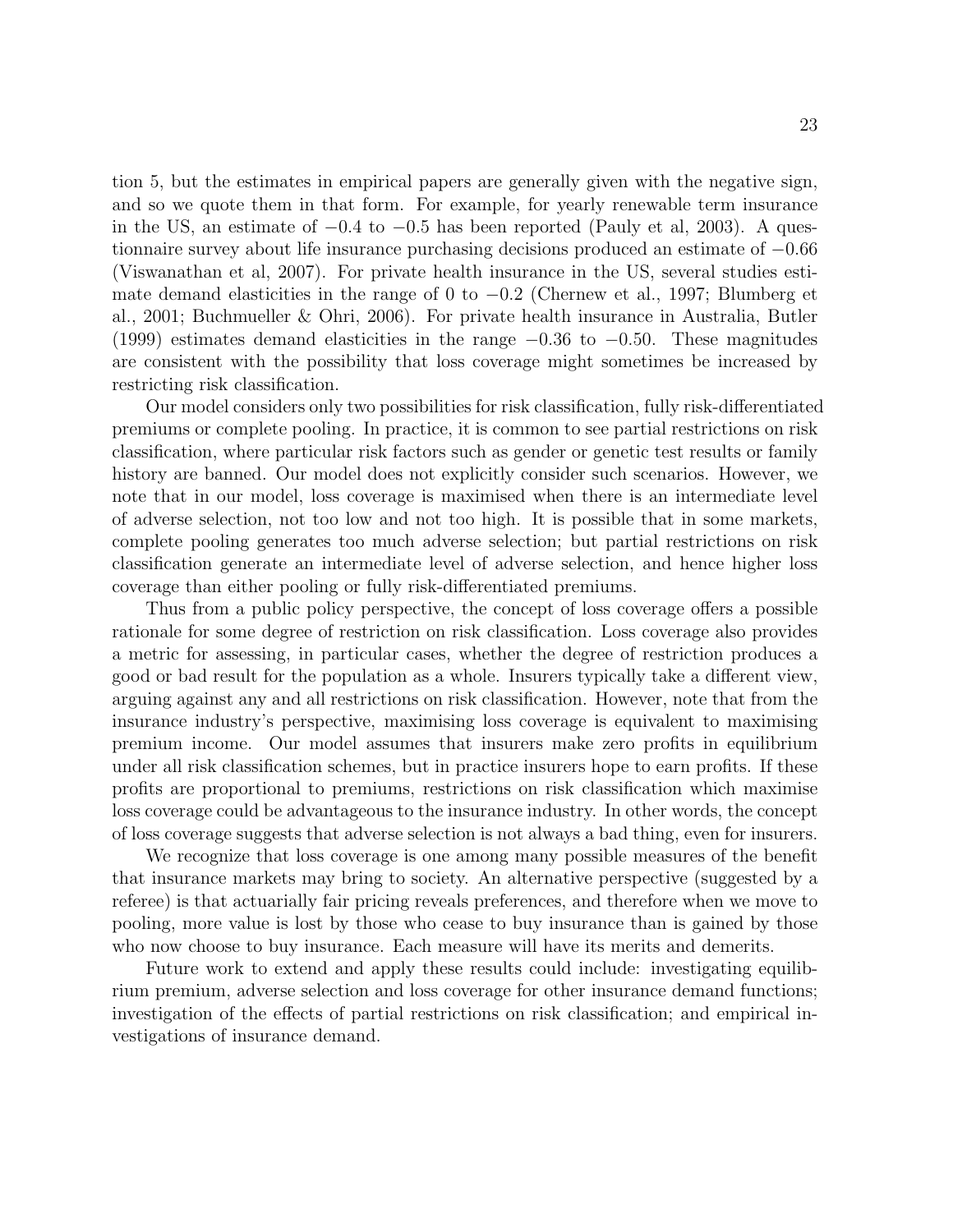#### Acknowledgements

We are grateful to two anonymous referees for constructive suggestions which greatly improved the paper.

#### **REFERENCES**

- BLUMBERG, L., NICHOLD, L. & BANTHIN, J. (2001). Worker decisions to purchase health insurance. International Journal of Health Care Finance and Economics, 1, 305–325.
- BUCHMUELLER, T.C. & OHRI, S. (2006). Health insurance take-up by the near-elderly. Health Services Research, 41, 2054–2073.
- BUTLER, J.R.G. (1999). Estimating elasticities of demand for private health insurance in Australia. Working Paper, 43, National Centre for Epidemiology and Population Health, Canberra.
- CARDON, J.H. & HENDEL, I.  $(2001)$ . Asymmetric information in health insurance: evidence from the National Medical Expenditure Survey. Rand Journal of Economics, 32, 408–427.
- Cawley, J. & Philipson, T. (1999). An empirical examination of information barriers to trade in insurance. American Economic Review, 89, 827–846.
- Chernew, M., Frick, K. & McLaughlin, C. (1997). The demand for health insurance coverage by low-income workers: Can reduced premiums achieve full coverage?. Health Services Research, 32, 453–470.
- Chiappori, P-A. & Salanie, B. (2000). Testing for asymmetric information in insurance markets. Journal of Political Economy, 108, 56–78.
- COHEN, A. & SIEGELMAN, P. (2010). Testing for adverse selection in insurance markets. Journal of Risk and Insurance, 77, 39–84.
- DE JONG, P. & FERRIS, S (2006). Adverse selection spirals. ASTIN Bulletin, 36, 589–628.
- Dionne, G. & Rothschild, C.G. (2014). Economic effects of risk classification bans. Geneva Risk and Insurance Review, 39, 184-221.
- FINKELSTEIN, A. & MCGARRY, K. (2006). Multiple dimensions of private information: evidence from the long-term care insurance market. American Economic Review, 96, 938–958.
- FINKELSTEIN, A. & POTERBA, J. (2004). Adverse selection in insurance markets: policyholder evidence from the UK annuity market. Journal of Political Economy, 112, 183–208.
- Hoy, M. (2006). Risk classification and social welfare. Geneva Papers on Risk and Insurance, 31, 245–269.
- Hoy. M. & Polborn, M. (2000). The value of genetic information in the life insurance market. Journal of Public Economics, 78, 235–252.
- MACDONALD, A.S.  $&$  TAPADAR, P. (2010). Multifactorial disorders and adverse selection: epidemiology meets economics. Journal of Risk and Insurance, 77, 155–182.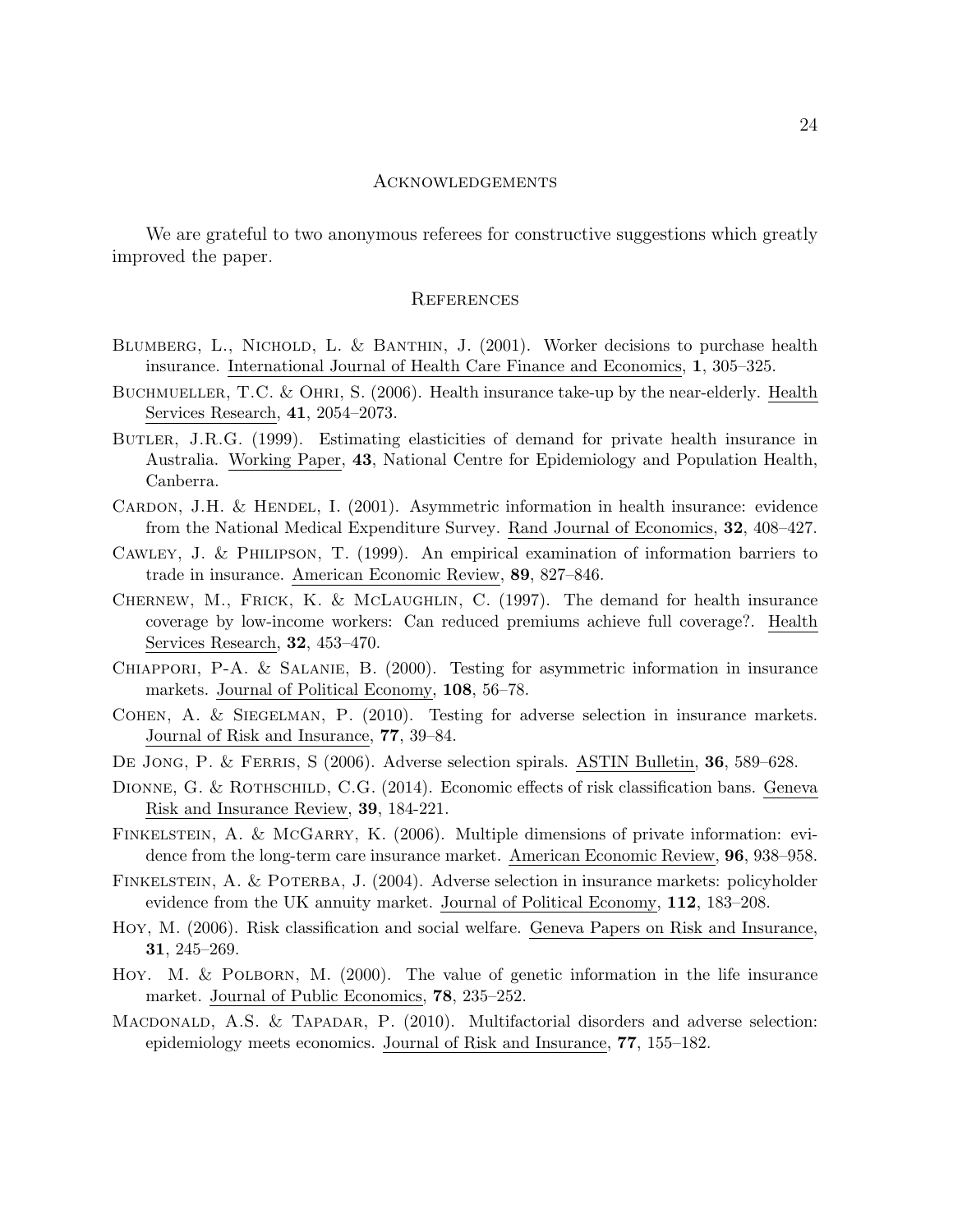- Pauly, M.V., Withers, K.H., Viswanathan, K.S., Lemaire, J., Hershey, J.C., Armstrong, K., & Asch, D.A.  $(2003)$ . Price elasticity of demand for term life insurance and adverse selection. NBER Working Paper, 9925, .
- Thomas, R.G. (2008). Loss coverage as a public policy objective for risk classification schemes. Journal of Risk and Insurance, 75, 997–1018.
- Thomas, R.G. (2009). Demand elasticity, risk classification and loss coverage: when can community rating work?. ASTIN Bulletin, 39, 403–428.
- Viswanathan, K.S., Lemaire, J., K. Withers, K., Armstrong, K., Baumritter, A., HERSHEY, J., PAULY, M., & ASCH, D.A. (2006). Adverse selection in term life insurance purchasing due to the BRCA 1/2 Genetic Test and elastic demand. Journal of Risk and Insurance, 74, 65–86.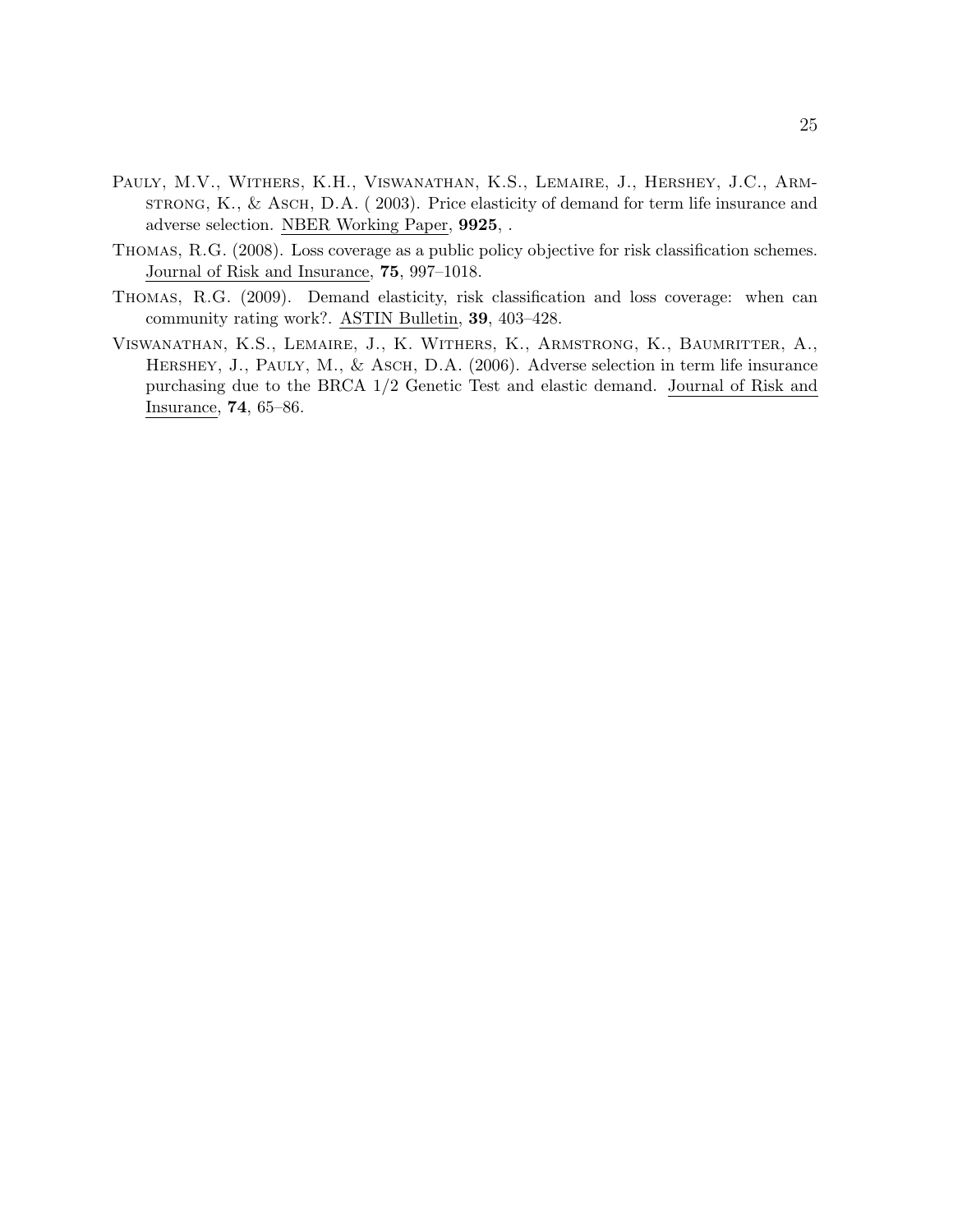#### **APPENDICES**

#### A. Probabilistic Framework of the Model

Consider a sample space  $\Omega = \{1, 2, ..., N\}$  of N risks. Let  $A_1, A_2, ..., A_n$  denote a partition of  $\Omega$  (i.e.  $A_i \cap A_j = \emptyset$  for  $i \neq j$  and  $\cup_{i=1}^n A_i = \Omega$ ), where  $A_i$  represents the *i*-th risk-group. Define the counting probability measure:  $P[\{\omega\}] = 1/N$  for  $\omega \in \Omega$ , so that  $P[A_i] = \#(A_i)/N$ , which will be denoted by  $p_i$  for all  $i = 1, 2, ..., n$ . Let X be any indicator random variable on  $\Omega$ , taking the values 0 or 1. Then:

$$
E[X] = \sum_{i=1}^{n} P[A_i] E[X | A_i]
$$
 (47)

$$
= \sum_{i=1}^{n} p_i P[X = 1 | A_i]. \tag{48}
$$

We define the following indicator random variables:

$$
L(\omega) = I[\text{individual }\omega \text{ incurs a loss}]
$$
  

$$
Q(\omega) = I[\text{individual }\omega \text{ buys insurance}].
$$

We assume that both  $L$  and  $Q$ , restricted to the risk group  $A_i$ , are independent Bernoulli random variables with parameters as follows:

$$
P[L=1|A_i] = \mu_i \tag{49}
$$

$$
P[Q = 1 | A_i] = d(\mu_i, \pi_i) \tag{50}
$$

where  $\pi_i$  is the premium the insurer charges persons in risk group  $A_i$  and  $d(x, y)$  is a demand function with  $0 < d(x, y) < 1$ . Without loss of generality, we will assume  $0 < \mu_1 < \mu_2 < \ldots <$  $\mu_n < 1$ . The conditional independence means that insurance purchase is independent of the outcome — moral hazard is absent — although it is generally not independent of the risk of the outcome. Then from (48) above:

$$
E[L] = \sum_{i=1}^{n} \mu_i p_i \tag{51}
$$

$$
E[Q] = \sum_{i=1}^{n} d(\mu_i, \pi_i) p_i
$$
\n(52)

$$
E[QL] = \sum_{i=1}^{n} d(\mu_i, \pi_i) \mu_i p_i.
$$
 (53)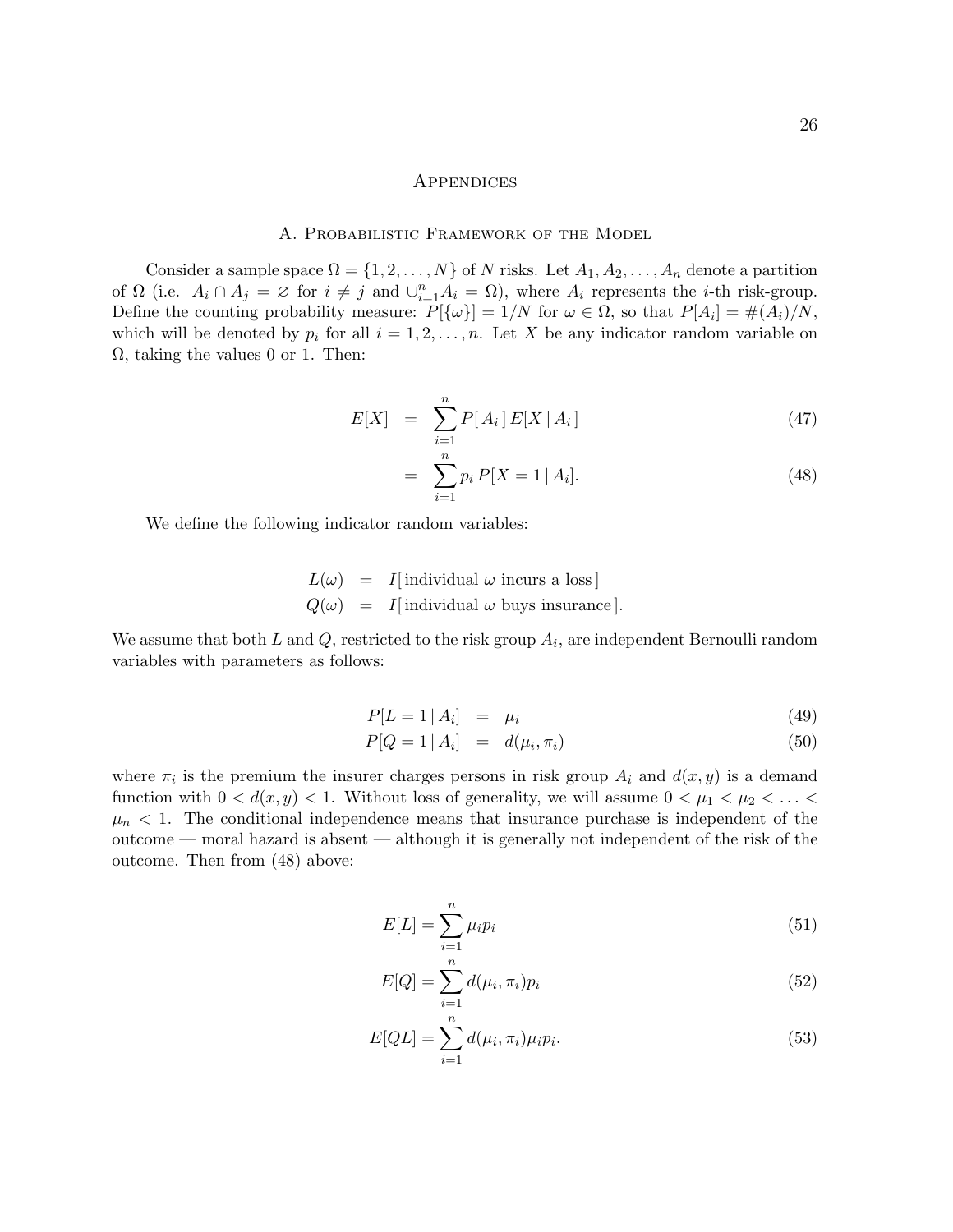Noting that the premium  $\Pi$  as a function of  $\omega$  is itself a random variable, if the same premium  $\pi_i$  is charged to everyone in risk group  $A_i$ , we can by similar methods show that:

$$
E[\Pi] = \sum_{i=1}^{n} d(\mu_i, \pi_i) \pi_i p_i.
$$
\n(54)

Equations 51–54 provide formal justifications for Equations 1–4.

#### B. Loss Coverage Ratio

The loss coverage ratio for the case of equal demand elasticity is given in Equation 31 and can be expressed as follows:

$$
C(\lambda) = \frac{1}{\pi_0^{\lambda}} \frac{\alpha_1 \mu_1^{\lambda+1} + \alpha_2 \mu_2^{\lambda+1}}{\alpha_1 \mu_1 + \alpha_2 \mu_2}, \quad \text{where} \quad \pi_0 = \frac{\alpha_1 \mu_1^{\lambda+1} + \alpha_2 \mu_2^{\lambda+1}}{\alpha_1 \mu_1^{\lambda} + \alpha_2 \mu_2^{\lambda}};
$$
\n
$$
(55)
$$

$$
= \left[w\mu_1^{\lambda-1} + (1-w)\mu_2^{\lambda-1}\right]^\lambda \left[w\mu_1^{\lambda} + (1-w)\mu_2^{\lambda}\right]^{1-\lambda} \quad \text{where} \quad w = \frac{\alpha_1\mu_1}{\alpha_1\mu_1 + \alpha_2\mu_2};\tag{56}
$$

$$
=E_w\left[\mu^{\lambda-1}\right]^{\lambda}E_w\left[\mu^{\lambda}\right]^{1-\lambda},\tag{57}
$$

where  $E_w$  denotes expectation in this context and the random variable  $\mu$  takes values  $\mu_1$  and  $\mu_2$  with probabilities w and  $1 - w$  respectively.

**Result B.1.** For  $\lambda > 0$ ,

$$
\lambda \leq 1 \Rightarrow C(\lambda) \geq 1. \tag{58}
$$

*Proof.* Case  $\lambda = 1$ : It follows directly from Equation 57 that  $C(1) = 1$ .

**Case**  $0 < \lambda < 1$ : Holder's inequality states that, if  $1 < p, q < \infty$  where  $1/p + 1/q = 1$ , for positive random variables  $X, Y$  with  $E[X]^p, E[Y]^q < \infty$ ,  $E[X^p]^{1/p} E[Y^q]^{1/q} \ge E[XY]$ . Setting  $1/p = \lambda$ ,  $1/q = 1 - \lambda$ ,  $X = \mu^{\lambda(\lambda - 1)}$  and  $Y = 1/X$ , applying Holder's inequality on Equation 57 gives,

$$
C(\lambda) = E_w \left[ X^{1/\lambda} \right]^{\lambda} E_w \left[ Y^{1/(1-\lambda)} \right]^{1-\lambda} \ge E_w [XY] = 1. \tag{59}
$$

**Case**  $\lambda > 1$ : Lyapunov's inequality states that, for positive random variable  $\mu$  and  $0 < s < t$ ,  $E[\mu^t]^{1/t} \ge E[\mu^s]^{1/s}.$ 

So Equation 57 gives:

$$
C(\lambda) = \frac{E_w \left[ \mu^{\lambda - 1} \right]^{\lambda}}{E_w \left[ \mu^{\lambda} \right]^{\lambda - 1}} = \left[ \frac{E_w \left[ \mu^{\lambda - 1} \right]^{1/(\lambda - 1)}}{E_w \left[ \mu^{\lambda} \right]^{1/\lambda}} \right]^{\lambda(\lambda - 1)} \le 1,
$$
\n(60)

as  $E_w \left[ \mu^{\lambda-1} \right]^{1/(\lambda-1)} \le E_w \left[ \mu^{\lambda} \right]^{1/\lambda}$  for  $\lambda > 1$  by Lyapunov's inequality.

 $\Box$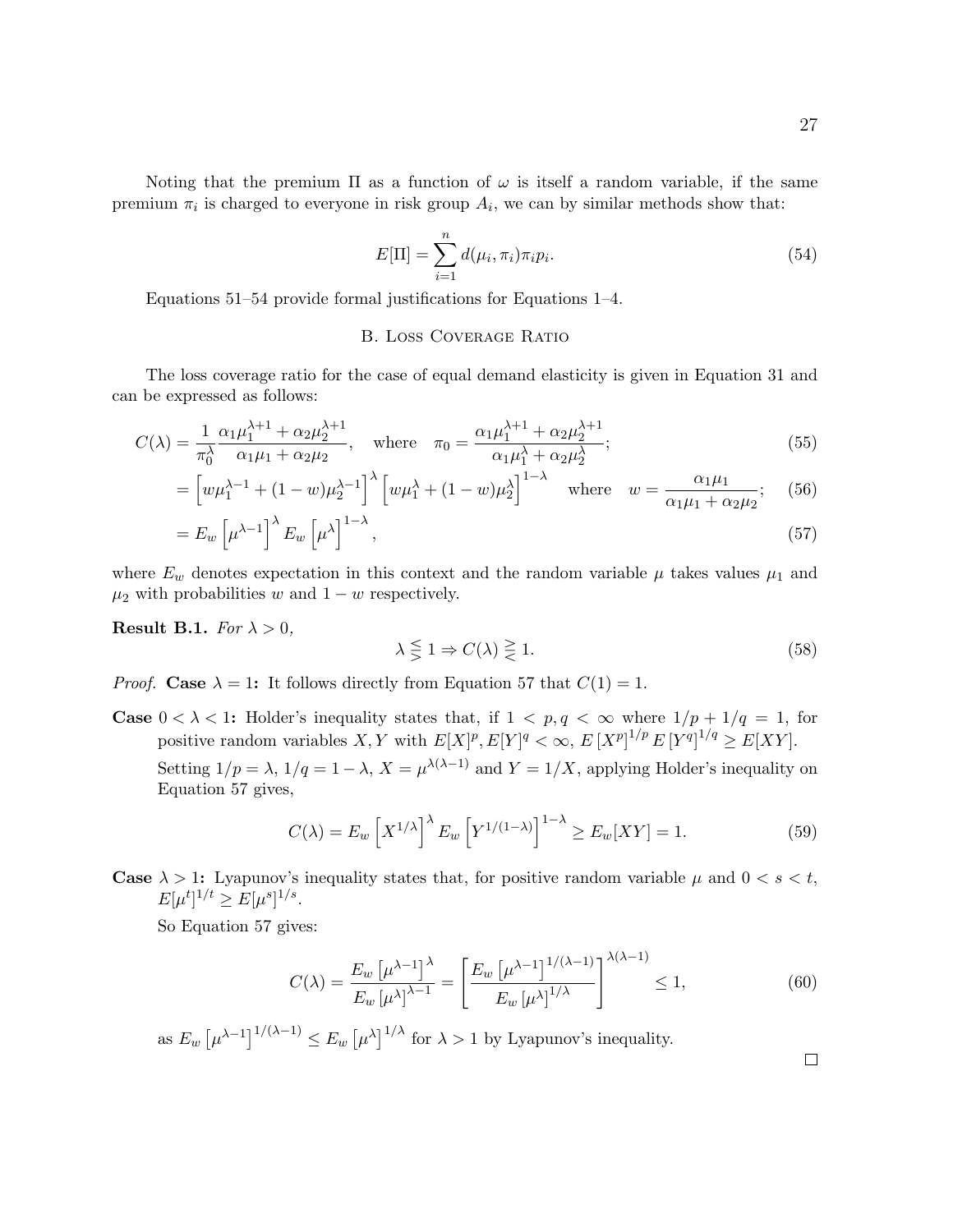Result B.2.  $For 0 < \lambda < 1$ ,

$$
\max_{w} C(\lambda) = \frac{\beta - 1}{\beta^{\lambda(1 - \lambda)} \left(\frac{\beta^{\lambda} - 1}{\lambda}\right)^{\lambda} \left(\frac{\beta^{1 - \lambda} - 1}{1 - \lambda}\right)^{1 - \lambda}}, \quad \text{where} \quad \beta = \frac{\mu_2}{\mu_1} > 1. \tag{61}
$$

Proof. Proceeding from Equation 56, we have:

$$
C(\lambda) = \frac{\left[w\beta^{1-\lambda} + (1-w)\right]^{\lambda} \left[w + (1-w)\beta^{\lambda}\right]^{1-\lambda}}{\beta^{\lambda(1-\lambda)}}
$$
(62)

$$
\Rightarrow \frac{\partial}{\partial w} \log C(\lambda) = \frac{\lambda(\beta^{1-\lambda} - 1)}{w\beta^{1-\lambda} + (1 - w)} - \frac{(1 - \lambda)(\beta^{\lambda} - 1)}{w + (1 - w)\beta^{\lambda}}
$$
(63)

$$
\Rightarrow \frac{\partial^2}{\partial w^2} \log C(\lambda) = -\frac{\lambda (\beta^{1-\lambda} - 1)^2}{\left[w\beta^{1-\lambda} + (1-w)\right]^2} - \frac{(1-\lambda)^2 (\beta^{\lambda} - 1)^2}{\left[w + (1-w)\beta^{\lambda}\right]^2} < 0. \tag{64}
$$

$$
\Rightarrow \frac{\partial}{\partial w} \log C(\lambda) = 0 \Rightarrow w = \frac{\lambda(\beta - 1) - (\beta^{\lambda} - 1)}{(\beta^{1 - \lambda} - 1)(\beta^{1 - \lambda} - 1)} \quad \text{gives the maximum.} \tag{65}
$$

Inserting the value of  $w$  in Equation 62, gives the required result.



Figure 6: Maximum loss coverage ratio as a function of  $\lambda$  for specific values of  $\beta$ .

Figure 6 shows the plots of  $\max_{w} C(\lambda)$  for  $\beta = 4, 5$ . This leads to the following result:

 $\Box$